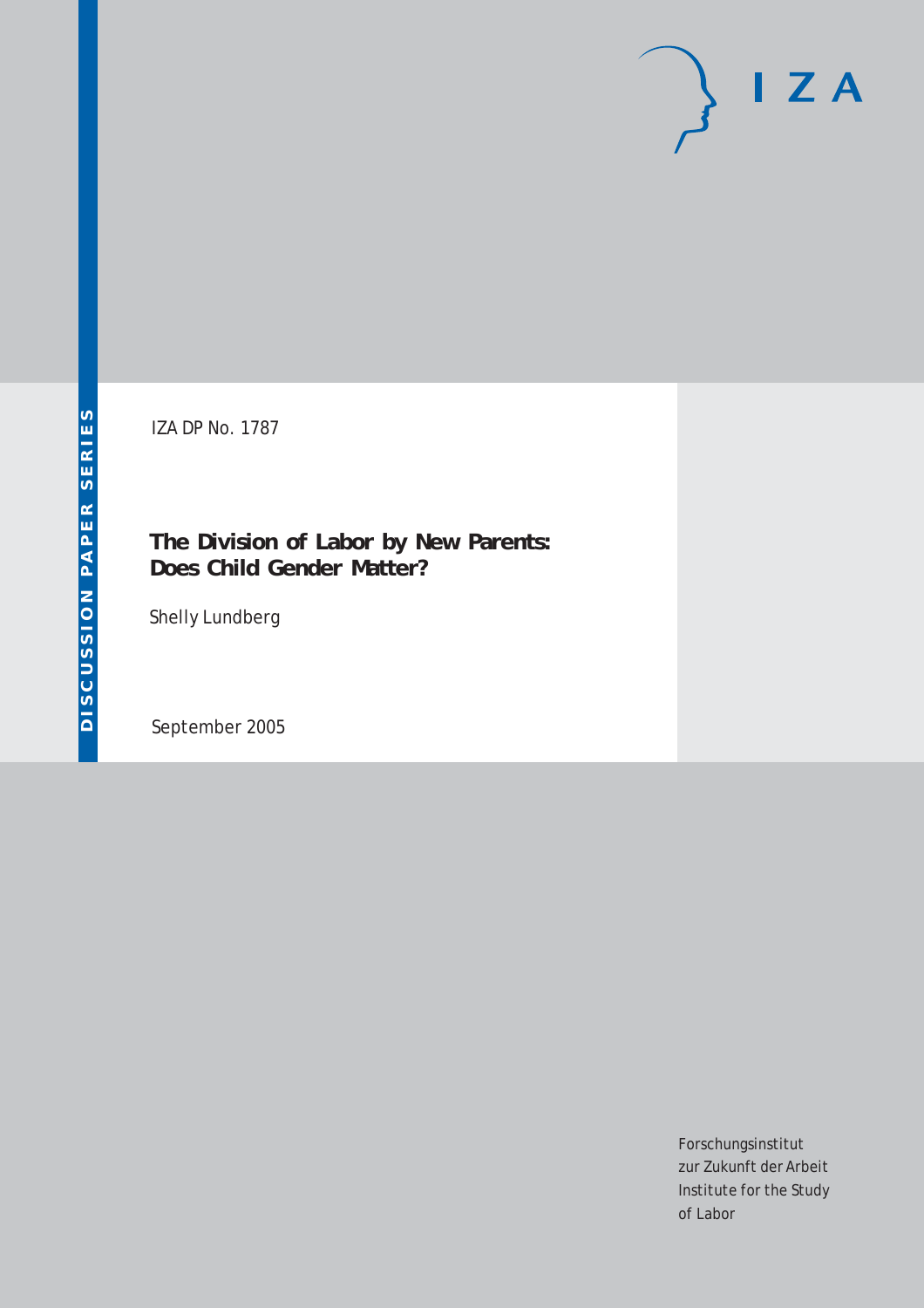# **The Division of Labor by New Parents: Does Child Gender Matter?**

**Shelly Lundberg** 

*University of Washington and IZA Bonn* 

Discussion Paper No. 1787 September 2005

IZA

P.O. Box 7240 53072 Bonn Germany

Phone: +49-228-3894-0 Fax: +49-228-3894-180 Email: [iza@iza.org](mailto:iza@iza.org)

Any opinions expressed here are those of the author(s) and not those of the institute. Research disseminated by IZA may include views on policy, but the institute itself takes no institutional policy positions.

The Institute for the Study of Labor (IZA) in Bonn is a local and virtual international research center and a place of communication between science, politics and business. IZA is an independent nonprofit company supported by Deutsche Post World Net. The center is associated with the University of Bonn and offers a stimulating research environment through its research networks, research support, and visitors and doctoral programs. IZA engages in (i) original and internationally competitive research in all fields of labor economics, (ii) development of policy concepts, and (iii) dissemination of research results and concepts to the interested public.

IZA Discussion Papers often represent preliminary work and are circulated to encourage discussion. Citation of such a paper should account for its provisional character. A revised version may be available directly from the author.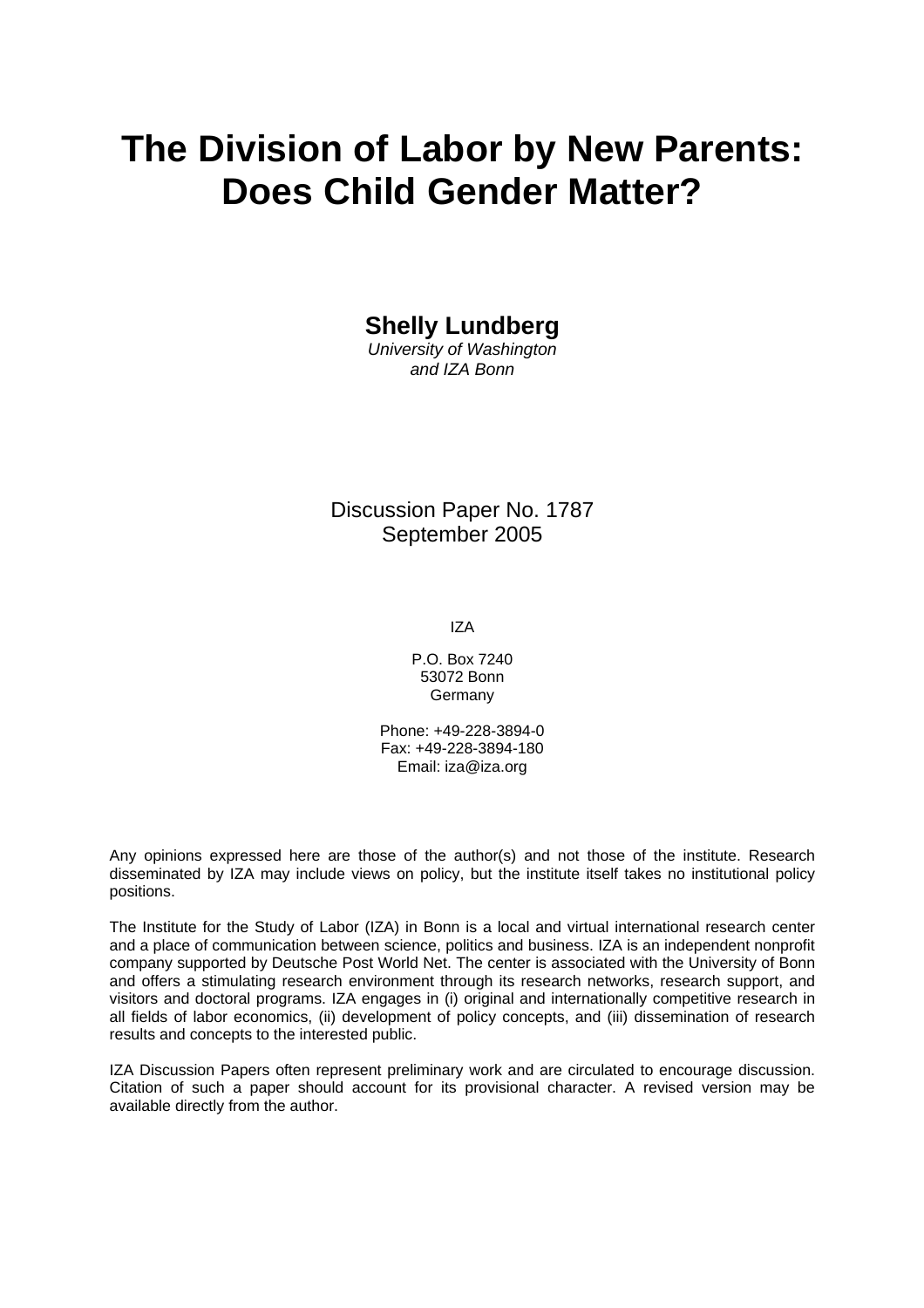IZA Discussion Paper No. 1787 September 2005

# **ABSTRACT**

## **The Division of Labor by New Parents: Does Child Gender Matter?[\\*](#page-2-0)**

This paper documents some distinct and surprising patterns of specialization among new parents in the NLSY79. Child gender has significant effects on the labor supply of both mothers and father, and these effects are opposite at the two ends of the education spectrum – boys reduce specialization among the college-educated and increase specialization among parents with less than a high school education. Estimates from the recent American Time Use Survey are generally consistent with the NLSY79 findings, and indicate that highlyeducated parents devote more childcare time to young sons. The labor supply results are inconsistent with previous research that found boys substantially increase the work hours of their fathers relative to girls but have no effect on mother's work hours. Possible explanations for the heterogeneous responses to sons and daughters across education groups include a bias towards same-sex parental inputs as desired child quality increases and child gender effects on the relative bargaining power of the mother and father. No evidence of improved maternal bargaining power can be found in the leisure consumption of mothers of young sons in the ATUS, but patterns in parental childcare time suggest gender differences in child production functions.

JEL Classification: J22, J12, J13, J16

Keywords: child gender, parenthood, labor supply, time allocation, specialization

Corresponding author:

 $\overline{a}$ 

Shelly Lundberg Department of Economics Box 353330 University of Washington Seattle, WA 98195 USA Email: [lundberg@u.washington.edu](mailto:lundberg@u.washington.edu)

<span id="page-2-0"></span><sup>\*</sup> I would like to thank participants in the CEPR Conference on The Economics of Family Gender and Work in Bergen, seminar participants at Ohio State University, Dan Hamermesh, Claus Portner and Dick Startz for helpful comments. Research support from NIH/NICHD (R01 HD042785) and the Castor Professorship and exemplary research assistance from Kwok P. Tsang are gratefully acknowledged.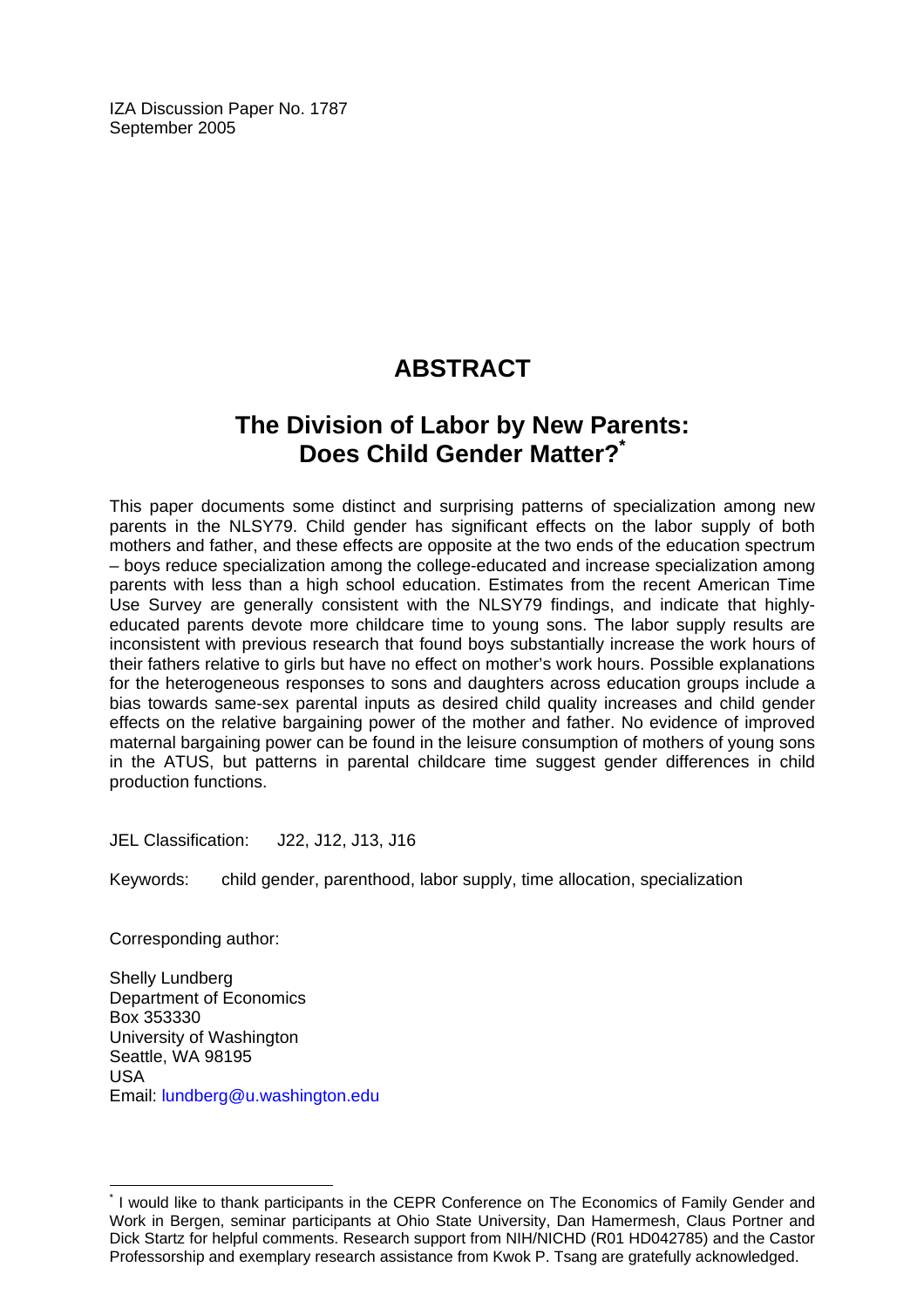#### **I. Introduction**

 $\overline{a}$ 

Since the middle of the  $20<sup>th</sup>$  century, there has been a marked decline in the degree to which married men and women in the United States and in other developed nations specialize in distinct economic activities. Decreasing specialization is reflected in converging rates of male and female labor force participation and in a much slower convergence of time spent by men and women in household activities, including childcare. The "causes" of decreased specialization are often said to be found in decreasing gender wage differentials, rising relative female education levels, decreasing fertility, or even increasing risk of divorce, but these changes in human capital investments and in family structure have evolved simultaneously with changing patterns of time use. Recently, economists have concentrated on examining the effects of presumably exogenous changes in technology as drivers of changes in family life and activities, including changes in market production technology (Goldin, 1990; Galor and Weil, 1996), changes in household production technology (Greenwood, Seshadri, and Yorukoglu, in press), and the development and availability of effective contraception (Goldin and Katz, 2002; Bailey, 2004).<sup>[1](#page-3-0)</sup>

As the average work hours of men and women have converged, substantial heterogeneity has persisted in the degree of specialization across couples at a point in time. Individual and family characteristics such as education and the number and ages of children are strongly correlated with the gap between women's and men's hours, but truly exogenous sources of variation in incentives to specialize in the cross-section are difficult to find. Some researchers have used state differences in divorce and property laws or in marriage market conditions as exogenous determinants of married women's labor supply (Gray, 1998; Chiappori et al., 2001); in this paper I use the sex of a woman's first-born child as a source of random variation in the incentives facing new parents. Recent research has shown that the birth of a son increases the stability of the parent's relationship, relative to the birth of a daughter (Lundberg and Rose, 2003; Dahl and Moretti, 2004) and this effect should unambiguously increase specialization. However,

<span id="page-3-0"></span><sup>&</sup>lt;sup>1</sup> The dynamics of the resulting changes, through the diffusion of new domestic appliances or the transmission of social norms (Fernandez, Fogli, and Olivetti, 2003) are of considerable interest.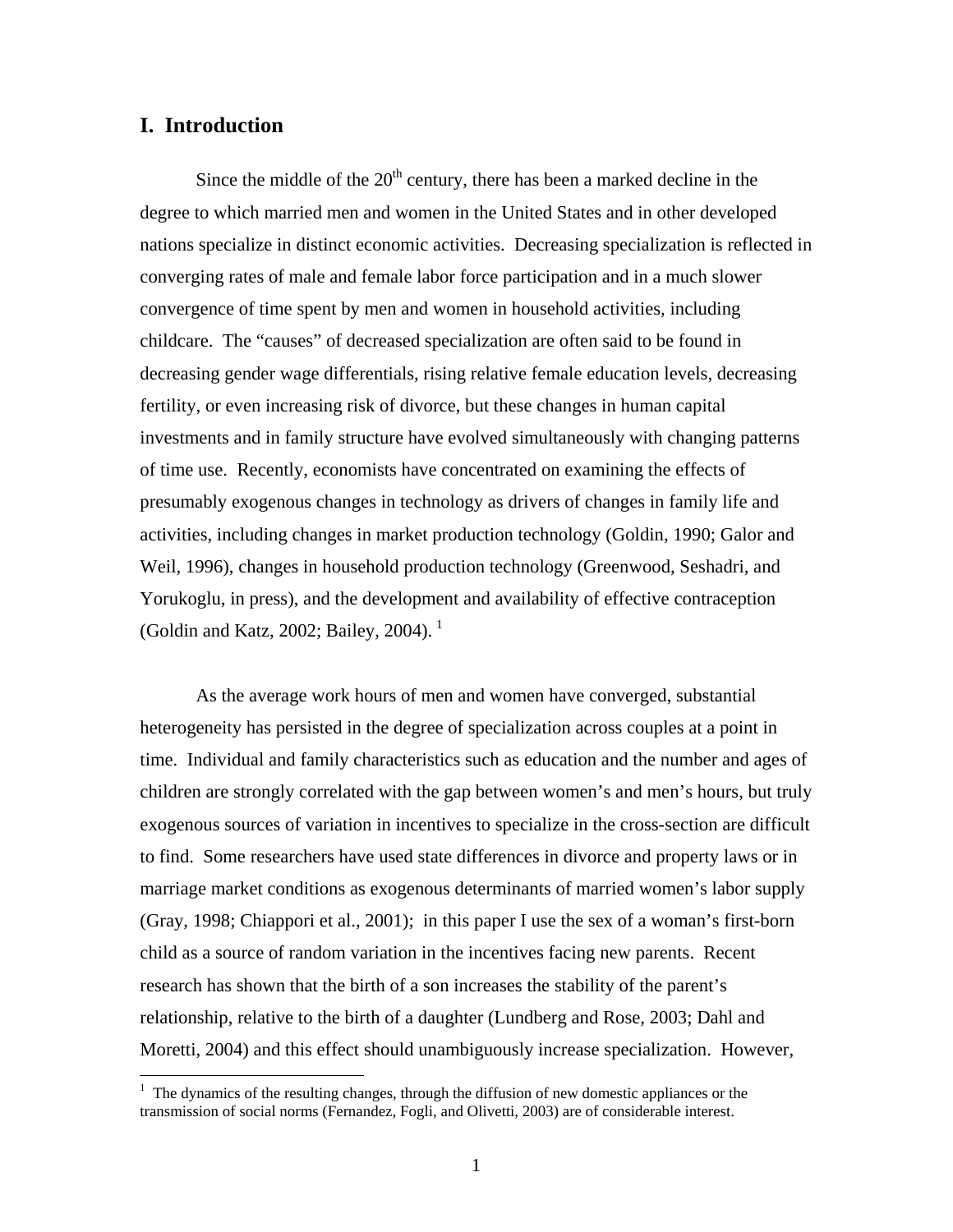fathers also spend more time with sons (Yeung et al., 2001): if this reflects a greater demand for paternal input in childrearing, the birth of a boy could reduce specialization. Finally, a male preference for sons could increase the relative bargaining power within marriage of mothers of boys, and therefore shift the household's time allocation to one that she prefers.

Diversity in the gender division of labor is particularly evident among couples with the highest average degree of specialization—parents of young children. In 2003, 46 percent of married mothers with children under age 3 in the United States were not employed, while 35 percent were employed full-time (U.S. Dept. of Labor, 2004). For married mothers with children under 1 year, the numbers are remarkably similar—50 percent were not employed, 32 percent worked full-time. As the employment rate of American mothers ended its long climb in the late 1990s and began to fall, $2$  public attention has focused on the decisions of young parents regarding labor force attachment and childcare. Accounts in the popular press have emphasized the value of parental time with young children and features of the American labor market that impede work-family accommodation, such as the lack of parental leave and expectation of long work hours in professional jobs, as the sources of a modest retreat from market work among mothers.<sup>[3](#page-4-1)</sup> However, the varying choices of young mothers (and their husbands/partners) are likely to depend not only on desired investments in children and job constraints, but also on a variety of other economic considerations—including the earnings opportunities of each parent, the expected duration of the marriage, and, in general, the expected implications of specialization for each partner's command of resources, in both the short- and long term.

In this paper, I examine the determinants of the work hours of married female respondents in the National Longitudinal Survey of Youth, 1979 (NLSY79) and their

<span id="page-4-0"></span><sup>&</sup>lt;sup>2</sup> The labor force participation rate of mothers with children under age 1 fell from 57.9 percent in 1998 to 53.7 percent in 2003.

<span id="page-4-1"></span><sup>&</sup>lt;sup>3</sup> Recently, a New York Times Magazine article (October 26, 2003) profiled women with advanced degrees in law and business from prestigious universities who had decided to stay home with their young children, provoking a flood of responses from readers, and Time magazine ran a cover story titled "The Case for Staying Home" (March 22, 2004).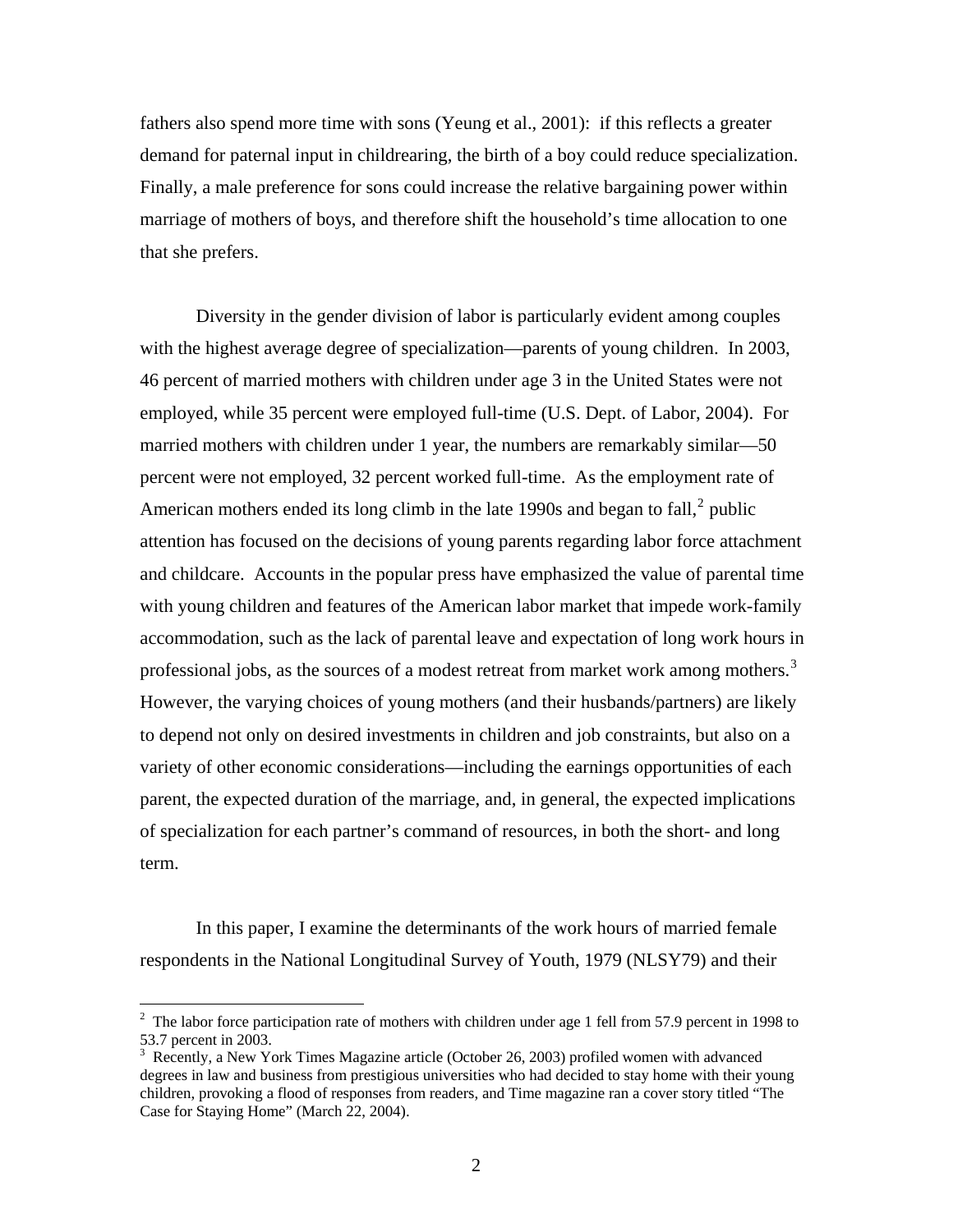husbands during the 3 years following a first birth. Why do some couples adopt a traditional gender-specialized division of labor following childbirth, while others continue to both work fulltime and purchase childcare services? Little is known about the joint determination of work hours by new parents—Klerman and Leibowitz (1994, 1999) have documented the working patterns and job continuity of new mothers in the NLSY79, but I am not aware of any similar study that focuses on new fathers, or on the joint decisions of couples.<sup>[4](#page-5-0)</sup> Specialization among new parents is strongly correlated with education, wage rates, and marital status, and with the mother's age at the birth, but these observable characteristics are likely to be correlated with unobservables in the labor supply equations. Since fertility and the timing of fertility will have been determined simultaneously with the parent's human capital investments, a causal interpretation of these effects is problematic. One observable variable that has been found to influence parental labor supply can reasonably be regarded as exogenous, however—the sex of the child at birth (Choi, Joesch, and Lundberg, 2005; Lundberg and Rose, 2002).

For the sample as a whole, I find that the birth of a boy significantly reduces the work hours of fathers in the three years following his birth, relative to the birth of a girl. When the child gender effect is allowed to vary by the mother's (or father's) education level, the negative effect of a boy on father's market hours, which ranges from 100 to over 300 hours per year, comes entirely from households in which the mother is at least a college graduate, and is accompanied by an offsetting relative increase in the work time of the mother. Less-educated mothers of boys, however, work significantly less than mothers of girls. The net effect of these changes in work hours is that the birth of a boy reduces specialization for more-educated couples relative to the birth of a girl, and increases the specialization of less-educated couples.

The specialization patterns of NLSY79 women and their partners are consistent both with a (rather surprising) substitution towards same-sex parent input as child investment increases with income, and with a non-unitary model in which the birth of a

<span id="page-5-0"></span><sup>&</sup>lt;sup>4</sup> Most studies find that children have a weak positive or no significant association with the work hours and earnings of fathers (eg. Pencavel, 1986; Blomquist and Hansson-Brusewitz, 1990; van Soest et al., 1990).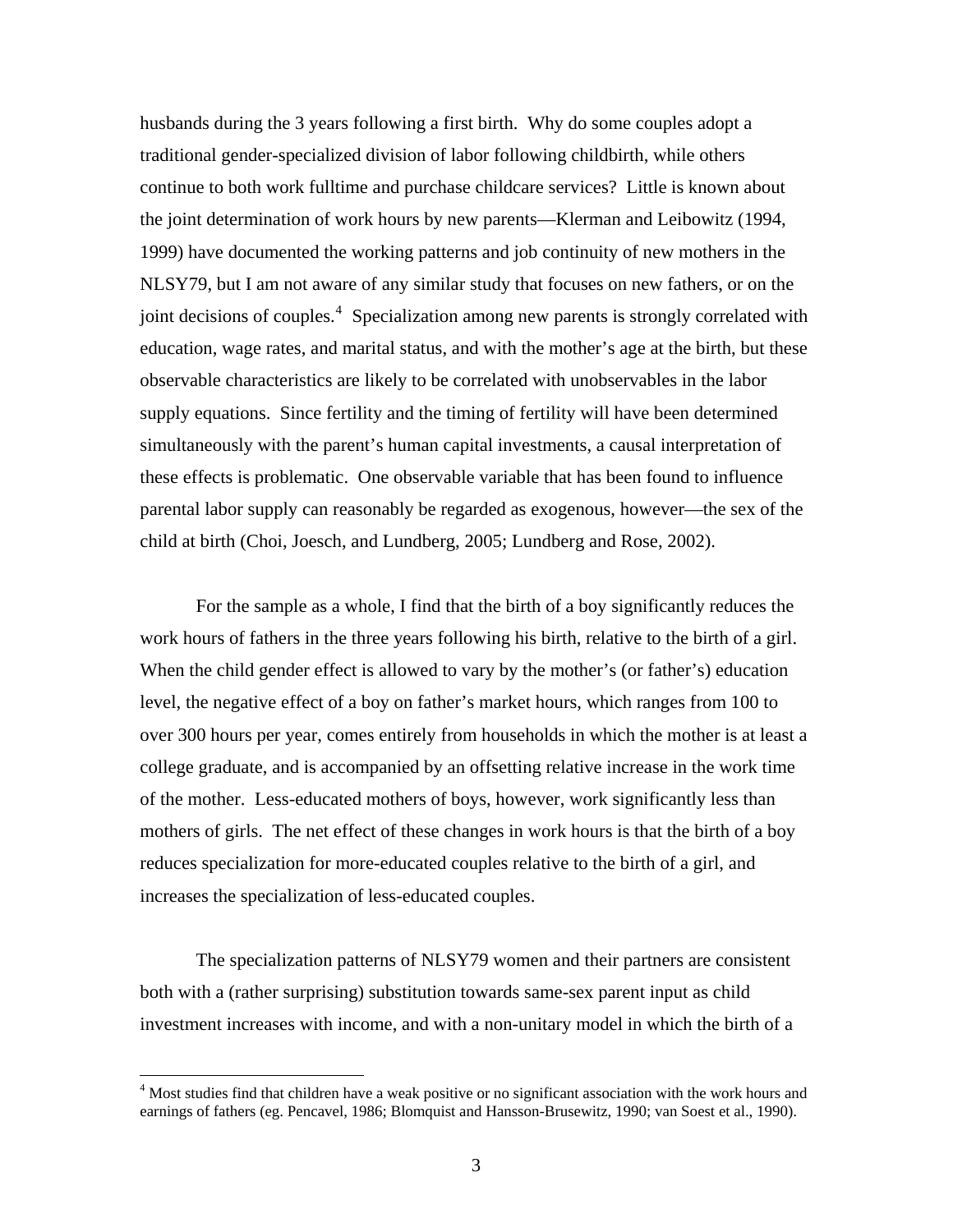boy improves his mother's bargaining power. Results from the 2003 American Time Use Survey fail to support (though they do not contradict) a bargaining interpretation of the child gender effects on work hours, since mothers of young boys do not seem to consume more leisure than mothers of girls. The child investment explanation, however, is supported by the fact that more educated fathers both reduce their work hours when they have a son and increase their childcare time. In general, these results suggest that there is considerable heterogeneity across groups of parents (defined, in this case, by education) in the determinants of post-birth specialization and in responses to sons versus daughters.

#### **II. Determinants of Specialization**

In Becker's original formulation of marriage as a productive enterprise (Becker 1973), the traditional gender division of labor is a principal source of marital surplus, or gains to marriage. Family utility is assumed to depend upon the consumption of "commodities" that are produced with inputs of purchased market goods and household time. If women have a comparative advantage in household production and childcare relative to market work, whether due to biological factors, early training, or market discrimination, then family output and wellbeing will be maximized when at least one spouse devotes all of his or her time to a single sector—home or market. This specialization is reinforced if sector-specific human capital is acquired "on the job," so that the relative market returns to men's and women's time diverges over time. As Becker (1985) notes, increasing returns to specialized human capital can provide incentives for division of labor even among identical individuals, and several recent studies have examined the sources of a gender-based division of labor per se. Hadfield (1999) and Engineer and Welling (1999) postulate a coordination role—if individuals must decide which skills to invest in before knowing the characteristics of a future mate, then a rigid gender-based task assignment will minimize the losses due to coordination failures. Baker and Jacobson (2003) show that a gender-specialized division of labor alleviates some strategic problems in skills investment, but has distributional consequences both inside and outside marriage.

4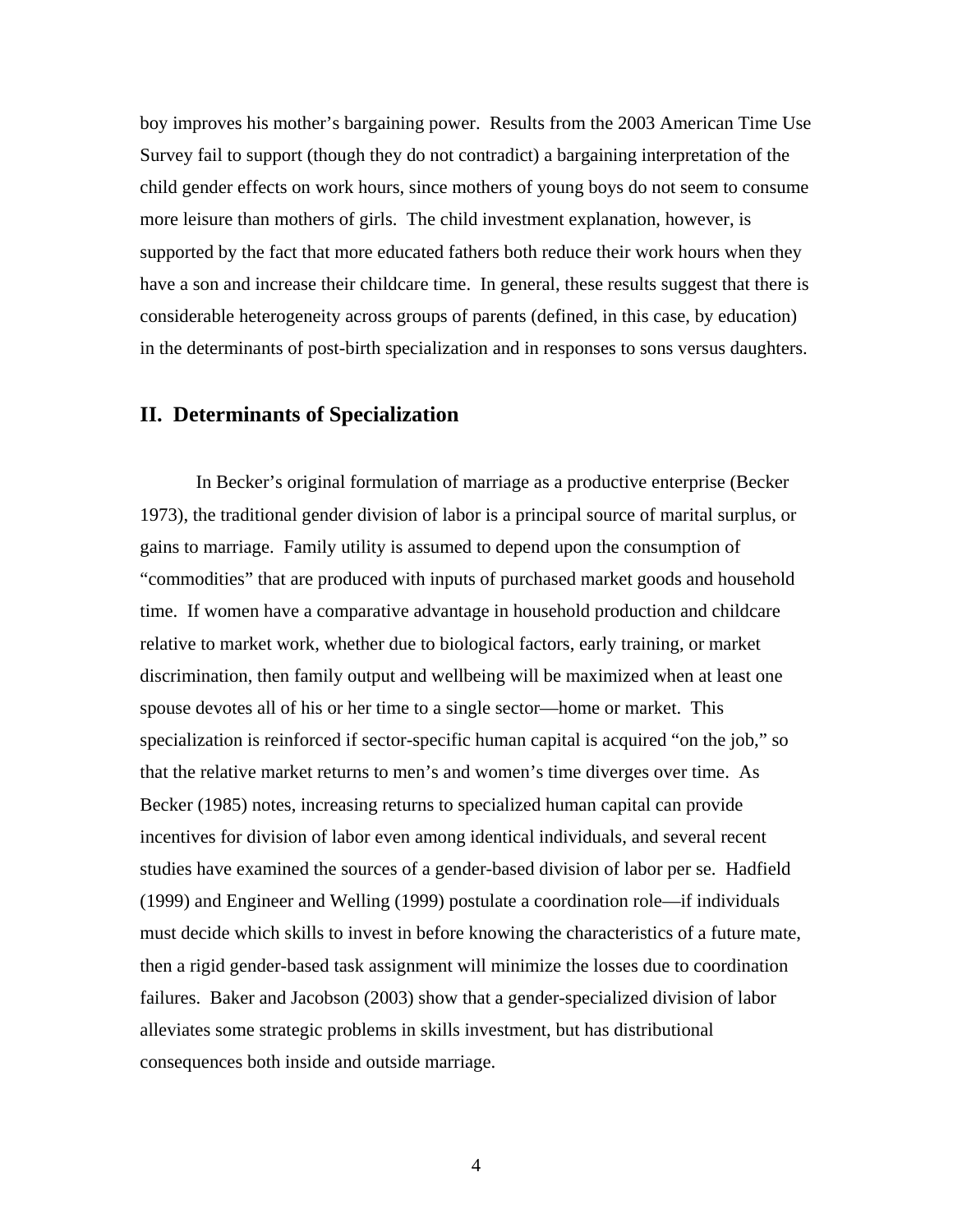If we focus on the labor supply of new parents, possible sources of a gendered she-stays-home, he-goes-to-work equilibrium are not hard to find. Childbirth itself, with possible physical disability before and after the birth, and the demands of breastfeeding tilt the relative returns to home and market time against maternal market work. However, the prevalence of fulltime work among mothers with young children suggest that, even here, biology is not destiny. In a purely static model of parental time allocation, variations in specialization should depend upon the market wages and home productivities of both parents, and on the price of market childcare services. Variations in preferences, particularly concerning the appropriateness of substituting purchased childcare for parental (particularly maternal) care, are also likely to be important.<sup>[5](#page-7-0)</sup>

A dynamic model introduces a number of complications. As Lommerud (1989) has pointed out, the expectation of future divorce may alter time allocation within marriage. If time spent at home and in the market contributes to skills that are sectorspecific and, to some extent, marriage specific then the expected return to these investments falls as the probability of divorce rises. If domestic skills are less valuable outside the marriage than market skills, as seems likely, then an increase in the risk of divorce will reduce the level of specialization within marriage. Stratton (2005) finds that cohabiting couples specialize less than married couples, and that this is principally due to the shorter duration of cohabiting relationships.

Departing from a unitary framework for marital labor supply decisions, it is possible that the work hours of new parents are affected by the relative bargaining power of husband and wife. The effect of a change in the couple's sharing rule on mother's work hours is ambiguous. Will a woman's utility be increased, *ceteris paribus*, by an increase in her hours at work or by an increase in her hours at home with a baby, which will almost certainly consist of very little leisure? The existing empirical evidence is contradictory--Gray (1998) finds that an increase in the bargaining power of married women (associated with changes in divorce and property laws) increased their market

<span id="page-7-0"></span><sup>&</sup>lt;sup>5</sup> Hiedemann and Joesch (2002) estimate the demand for childcare services allowing for the existence of childcare "vegetarians" who will not purchase market care at any price.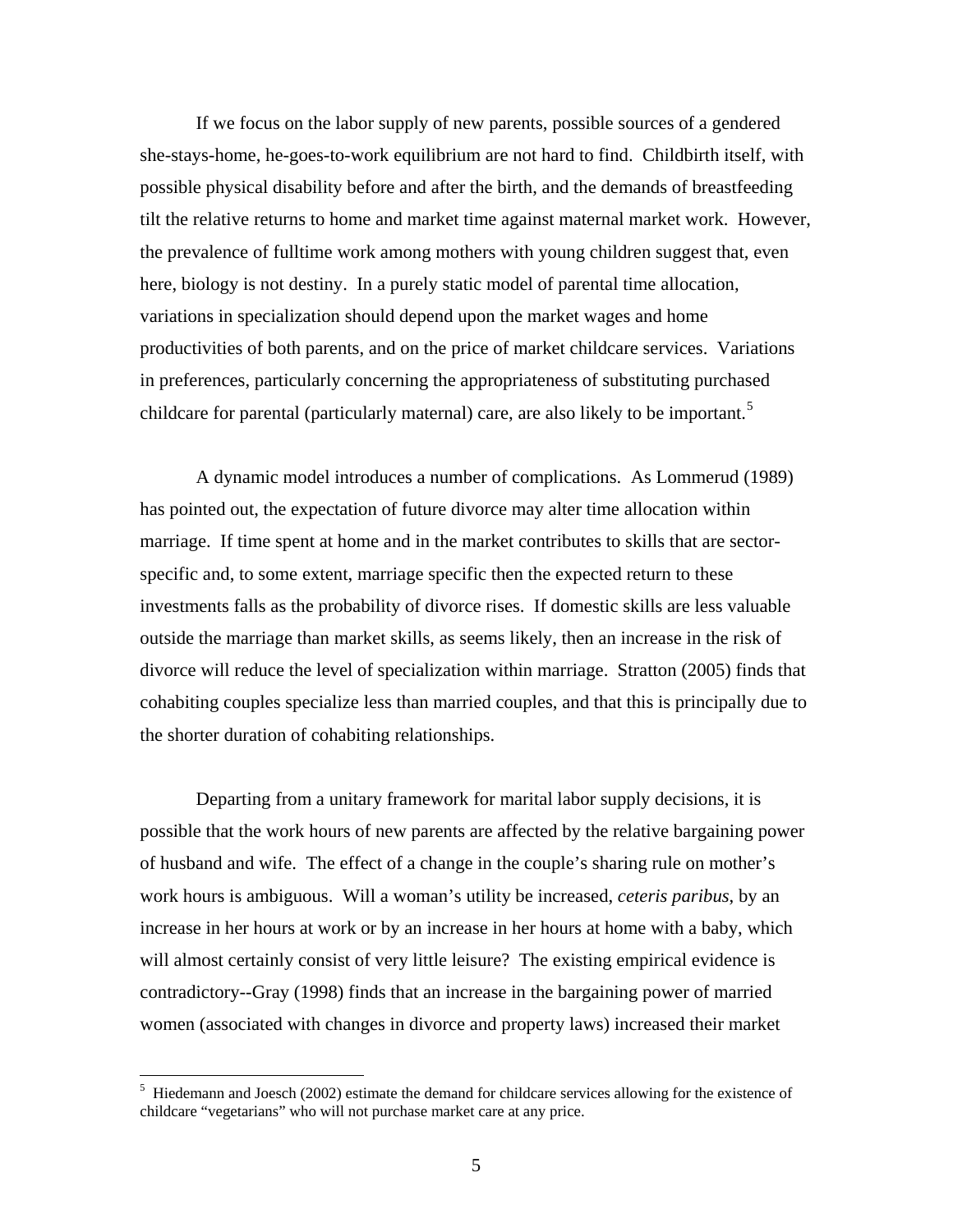work, while Chiappori et al. (2002) find that cross-sectional variations in divorce laws and marriage market conditions favorable to women reduce their work hours within marriage. An additional strategic dimension is provided by Basu (2003) who allows bargaining power to evolve endogenously over the course of a marriage. If market work increases a woman's share of family resources in the future, then there will be an additional incentive for new mothers to bargain for continued work now.

A simple collective model of labor supply with children can illustrate the factors affecting specialization and the possible role of child gender in parental time allocation. A household consisting of two adult members, identified by *f* and *m*, maximize a weighted sum of individual lifetime utilities, where  $\mu$  is the weight on  $f$ 's utility:

$$
\mu[U_0^f(c_f, l_f, Q) + \rho E[V_1^f(y^f(h_f), y^m(h_m))]]
$$
  
+(1- $\mu$ )[ $U_0^m(c_m, l_m, Q) + \rho E[V_1^m(y^f(h_f), y^m(h_m))]]$  (1)

Current utility in period  $0, U_0^i$ , depends upon private consumption,  $c_i$ , hours devoted to leisure,  $l_i$ , and child services  $Q = q(k_f, k_m, k_g)$  where  $k_f$  and  $k_m$  are time spent in childcare by each family member and  $k_p$  is purchased childcare. The expected value of future wellbeing, *V*, depends upon the earnings opportunities *y* of each member in period 1, and these will be affected by hours worked in period 0. The indirect utility of each individual in the future can be specified to incorporate the probability of a future separation or a renegotiation of intrafamily sharing; future earnings opportunities can influence the way that resources are allocated between the partners, as well as the total resources available to an intact household. Each family member faces a time constraint (2), and jointly face a pooled budget constraint (3), where  $w_i$  is the market wage of person *i* in period 0.

$$
T_i = k_i + h_i + l_i \quad \text{for } i = f, m
$$
 (2)

$$
pk_p + c_f + c_m = w_f h_f + w_m h_m
$$
 (3)

Without further restrictions on preferences and household production, this model generates few predictions about work hours, but it does show that the degree of specialization in the time allocation of members *m* and *f* will depend upon several factors, including prices, the sharing rule (relative bargaining power), and expectations about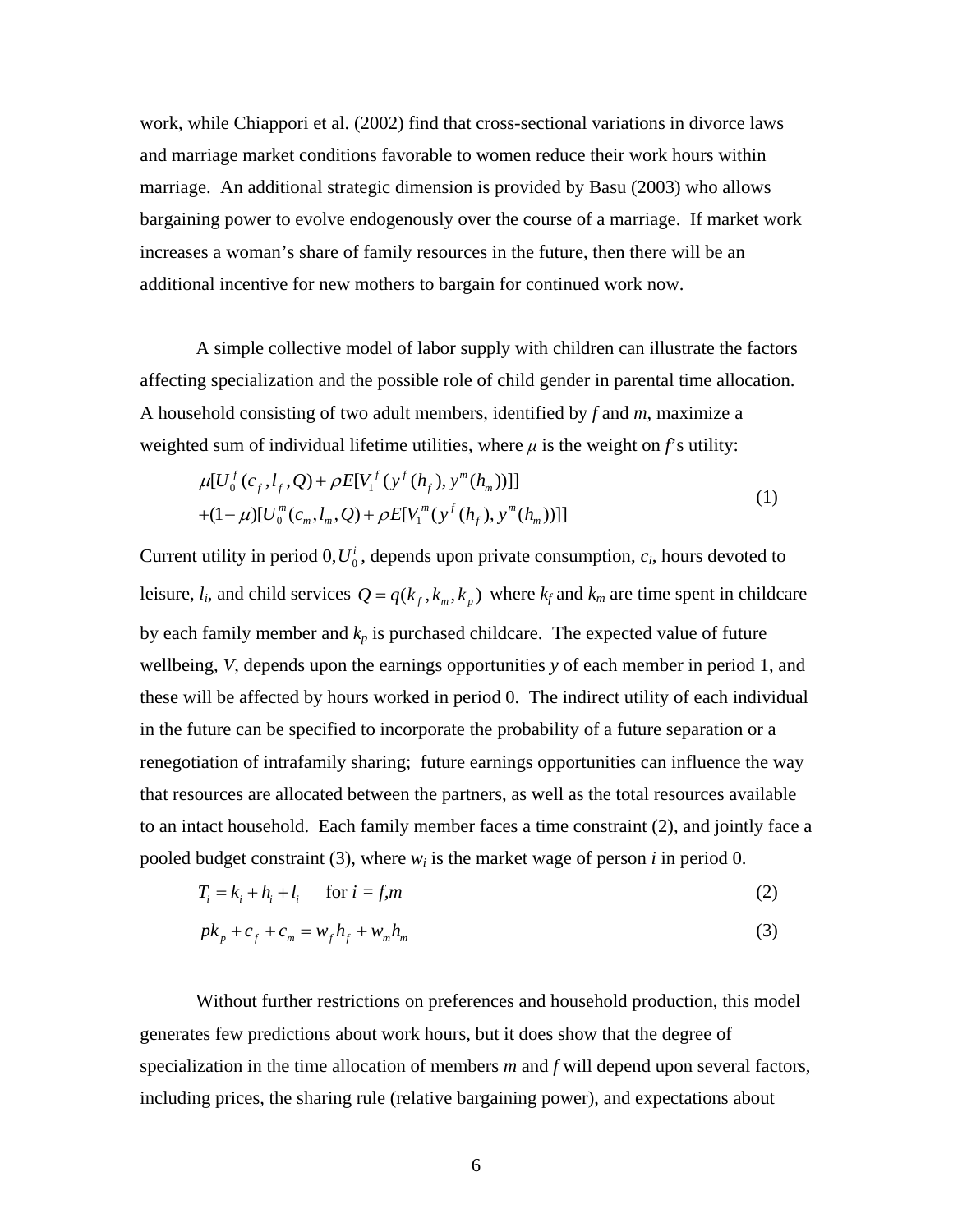future living arrangements and household allocations (promises). The role of prices is standard—the labor supply of husband and wife will depend upon their market wages, the return to current work in the form of future earnings, and the parameters of the child services function. The relative power of the two agents is reflected in the sharing parameter,  $\mu$ , which will depend upon the legal and social environment as well as individual characteristics and prices. By promises, I mean the expected duration of the relationship, as it affects *V* and the implications of current time allocation for future wellbeing.

How might the birth of a son or daughter affect the extent of post-child specialization for the couple maximizing (1)? Recent research on the effects of child gender on parental behavior (surveyed in Lundberg, in press) suggests several possibilities. First, the child services production function may depend upon child gender. If sons and daughters have different care requirements, or if paternal time is believed to be more important to the development of sons, then child gender can affect the allocation of parental time.<sup>[6](#page-9-0)</sup> Several studies have found that sons increase the expected duration of a relationship or marriage<sup>[7](#page-9-1)</sup>--this effect should reduce the expected return to current work by one partner and promote specialization. Finally, if fathers prefer sons and therefore place a higher value on marriage and family after a son is born, this could increase the relative bargaining power of the mother (as well as the expected duration of the marriage).<sup>[8](#page-9-2)</sup> If we index child gender by  $b=0,1$ , then the model in (1) becomes:

$$
\mu(b)[U_0^f(c_f, l_f, Q(k; b) + \rho E[V_1^f(y^f(h_f), y^m(h_m); b)]] + (1 - \mu(b))[U_0^m(c_m, l_m, Q(k; b) + \rho E[V_1^m(y^f(h_f), y^m(h_m); b)]]
$$
\n(4)

 It is not clear *a priori* what the sign of a "son" effect on household specialization should be. An increase in the expected duration of marriage should increase traditional gender specialization (at least for couples in which the father's potential earnings are greater than the mother's), but the sign of the other two effects is ambiguous. As

<span id="page-9-0"></span><sup>&</sup>lt;sup>6</sup> Morgan et al. (1988) make this point. Lundberg, McLanahan, and Rose (2005) discuss the literature and present new results about father's time with children.<br>  $\frac{7}{2}$  See Dabl and Moratti (2004). Lungbarg and Bose (2004)

<span id="page-9-1"></span>See Dahl and Moretti (2004), Lundberg and Rose (2003) and the references cited in these papers.

<span id="page-9-2"></span><sup>&</sup>lt;sup>8</sup> These factors are also discussed, in the context of specialization, in Lundberg and Rose (2002).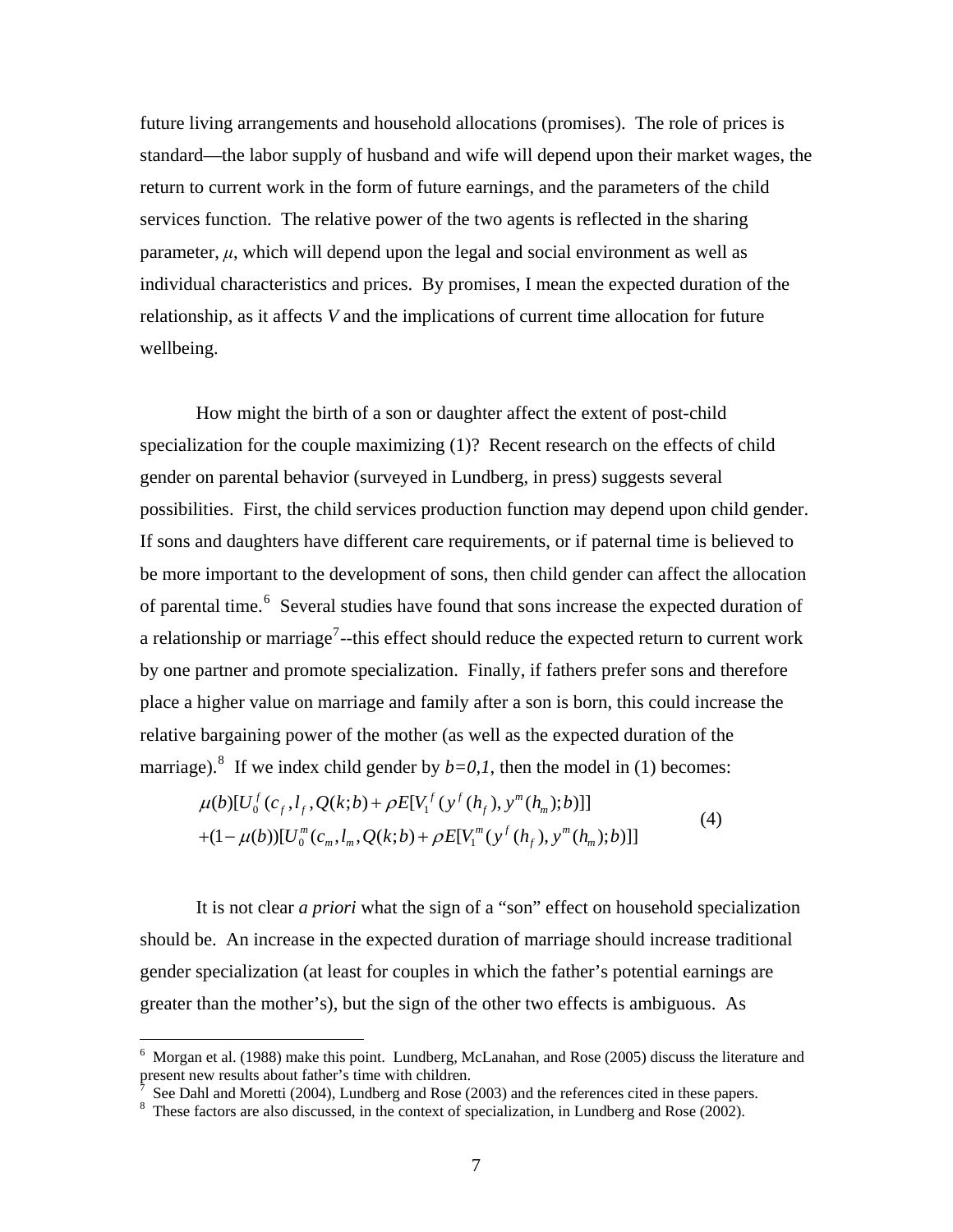discussed above, an increase in the mother's bargaining power will increase her share of total household resources, but she may either increase current leisure in response to this, or increase current market work and future earnings opportunities. Fathers may spend more time with sons and thus reduce their market work, but if boys receive more parental time inputs overall (either because parents wish to invest more in boys or boys needs are greater), then this may increase the degree of specialization for an already-specialized couple.

#### **III. Data**

 $\overline{a}$ 

The National Longitudinal Survey of Youth, 1979 (NLSY79) is a nationally representative sample of 12,686 young men and women who were 14 to 22 years of age when first interviewed in 1979. They have been surveyed annually each year from 1979 to 1994, and biennually from 1996 through the present. These data provide extensive information on a large cohort of Americans born in the late 1950's and early 1960's. Retention rates in the survey have been excellent: more than 91% of the female respondents in 1979 were still in the sample in 1990.

In this study, I initially use information on female respondents in all subsamples of the NLSY79 who had a husband or partner present in her household before the birth of her first child. <sup>[9](#page-10-0)</sup> Some estimates are based on a more homogeneous sample of non-black, non-Hispanic (white) women who were married before the child's birth. The key dependent variables are the market work hours of mothers and their husbands/partners during the three years following the child's birth. There are a number of reasons to think that labor supply decisions during this short period could have long-term consequences for the economic independence of the mothers. Most of these births occurred during the 1980s, when few workers were entitled to parental leave from their job and almost none

<span id="page-10-0"></span><sup>&</sup>lt;sup>9</sup> The NLSY79 consists of 3 subsamples: a cross-section sample of 6111 that is representative of the noninstitutionalized, civilian population born between 1/1/57 and 12/31/64, a supplemental sample of 5295 that oversamples black, Hispanic, and economically-disadvantaged non-black, non-Hispanic civilians living in the United States in 1979, and a sample of 1280 young men and women enlisted in the military. Funding constraints led to most of the military sample being dropped in 1984, and the non-black, non-Hispanic portion of the supplemental sample being dropped in 1990.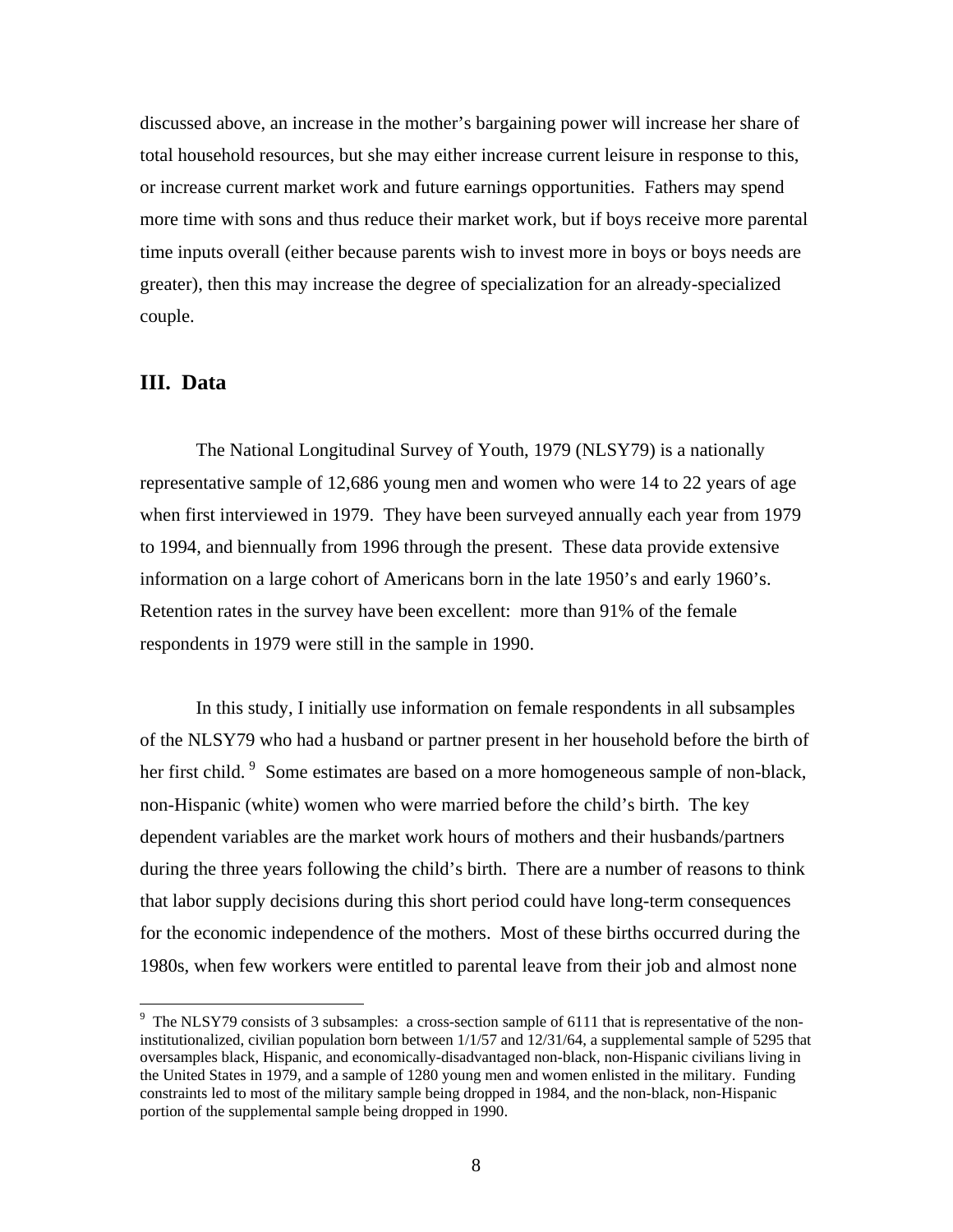received paid leave.<sup>[10](#page-11-0)</sup> Therefore, a period of non-employment following childbirth was likely to be associated with job separation and a loss of specific human capital. The existence of a motherhood wage penalty is well-established in data from many countries, and much of this wage drop is associated with job changes and lost work experience.<sup>[11](#page-11-1)</sup> For example, Lundberg and Rose (2000) document substantial post-child wage losses for women in the Panel Study of Income Dynamics, but find that women who maintain a consistent attachment to the labor force experience no child-related loss in wages. Therefore, an employment interruption immediately following a birth is likely to reduce a woman's wage rate, and this change in relative wages may reinforce future specialization as well. $^{12}$  $^{12}$  $^{12}$ 

The first column of Table 1 reports summary statistics of the principal variables for the full sample of 1750 women who had a partner present before their first birth and who had some non-missing information about work hours during the 3 years following the birth (whether or not a partner was still present). Characteristics of the father are also reported for those cases in which the pre-birth partner is still present in the household sample sizes are given for some key variables. Slightly over half of first-born children are boys, as we would expect in a random sample of births.<sup>[13](#page-11-3)</sup> Black and Hispanic mothers each make up a little more than 10 percent of the full sample. Nearly one-third of both mothers and fathers are college graduates when the woman's first child is born, and another quarter have attended college. Mean age at birth for the mother is 27 years: this is rather high because births before 1980, and therefore some births to very young

<span id="page-11-0"></span><sup>&</sup>lt;sup>10</sup> Though Klerman and Liebowitz (1999) find high levels of job continuity among new mothers—sixty percent of women who work full-time before the birth of a child continue to work at the same job after the child is born.

<span id="page-11-1"></span> $11$  After controlling for lost work experience, Budig and England (2001) report a motherhood wage penalty of 5 percent per child for the women in the NLSY79. Anderson, Binder and Krause (2002) find that the penalty for child-related job exit varies by skill level, and Ejrnaes and Kunze (2004) find that wage drops after first birth in Germany are associated with firm mobility for unskilled women and with the duration of maternity leave for skilled women. Waldfogel (1998) finds that job-protected maternity leave has a substantial positive wage effect for mothers in the United States and Britain.

<span id="page-11-2"></span><sup>12</sup> Shapiro and Mott (1994) examine the relationship between a woman's work behavior over the long term and her employment activity in the period immediately surrounding the birth of her first child for an earlier NLS cohort of young women. They find that women who worked just before and after birth worked more than women who did not  $14-19$  years later, and received a substantial wage premium.<br><sup>13</sup> However, some research suggests that child gender at birth may be correlated with parental

<span id="page-11-3"></span>characteristics and circumstances. Norberg [2004] finds that sons are more likely to be born to women who report living with a spouse or partner before the child's conception.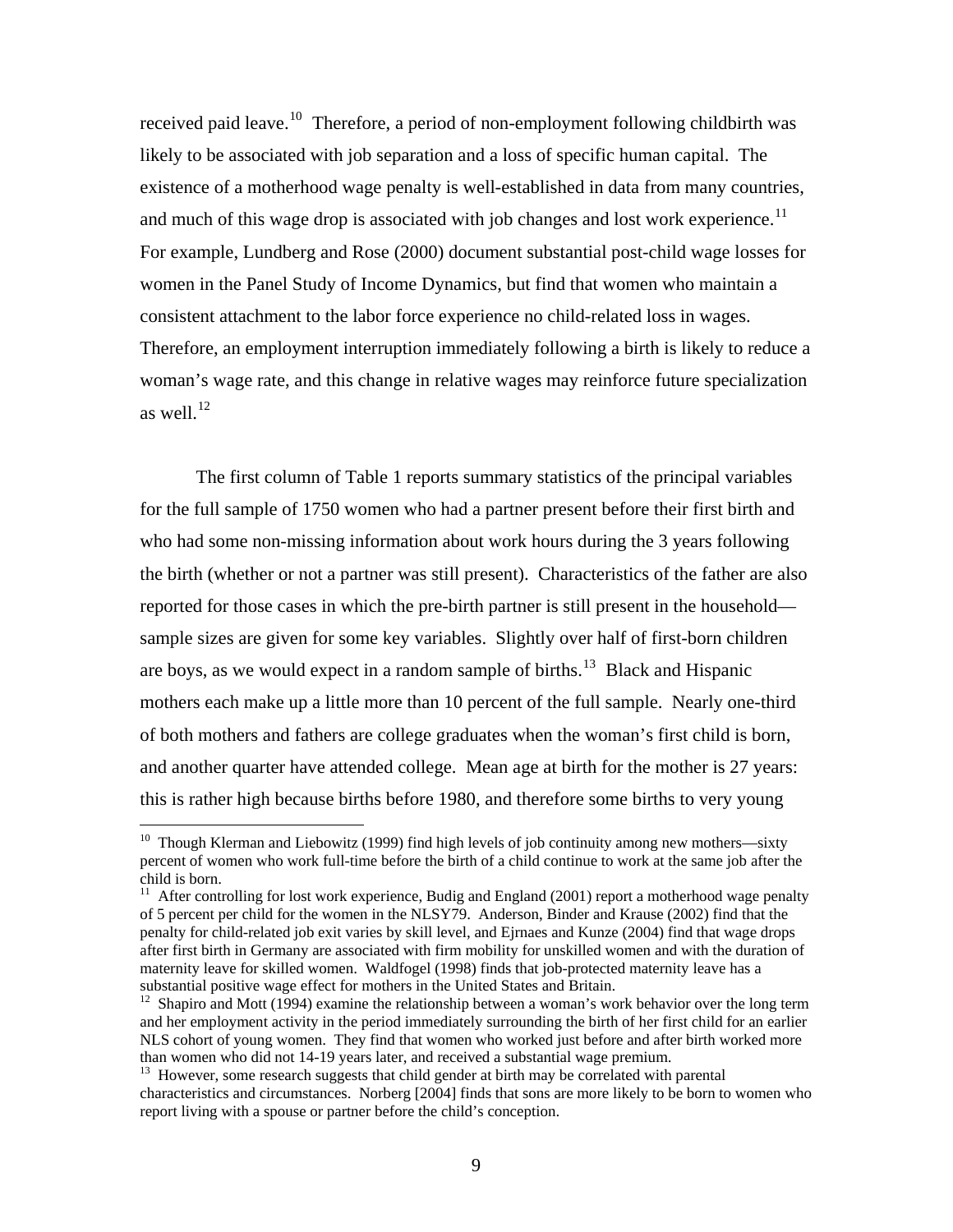parents, will have been excluded by the partner-present restriction. Selected measures of the mother's family background measured as of age 14, including her parent's education and whether she lived with both parents, are included in some models. One disadvantage with using the NLSY79 data for a study of joint labor supply is that the information on spouses and partners of the survey respondent is somewhat limited. In this female sample, a great deal of background information is available for the women, but very little for their partners that is consistent throughout the years of the survey

Table 1 also reports the work hours of the mother and father in the year after the birth, and average annual hours during the three years following the birth.<sup>[14](#page-12-0)</sup> For the female respondents, the labor supply measure is hours worked during the previous calendar year; for their partners, work hours are calculated as weeks worked times usual hours per week. The mothers work, on average, a little more than half-time, while fathers are reported to be working more than the standard 2000 fulltime hours. On average, then, these couples work one and one-half jobs in their first three years as parents. Figure 1 shows that this average is misleading, however—more than 25 percent of new mothers work fulltime or more during this period, and the same number do not work at all. Much of the intermediate density is contributed by women who move between no work and fulltime work during the three year period. Wages are calculated by dividing reported wage and salary income during the year prior to the child's birth by hours worked and adjusted to 1996 dollars.<sup>[15](#page-12-1)</sup> Wages are missing for a modest proportion of the sample, including those who were unemployed or enrolled in school full-time during the year before the birth.

The second column of Table 1 reports similar summary statistics for the sample of white (non-black, non-Hispanic) mothers who were married before the birth, and the third column the selected subsample of couples who remain together for the 3 years following the birth (about 88 percent of the unselected sample). Most of the estimates in this paper are based on unselected samples of mothers: that is, the work hours of all women who

<span id="page-12-1"></span><span id="page-12-0"></span><sup>&</sup>lt;sup>14</sup> If work hours are missing for some years, the average of non-missing values is used.<br><sup>15</sup> Wage rates are top-coded at \$100/hour and very low wage rates are set to \$1.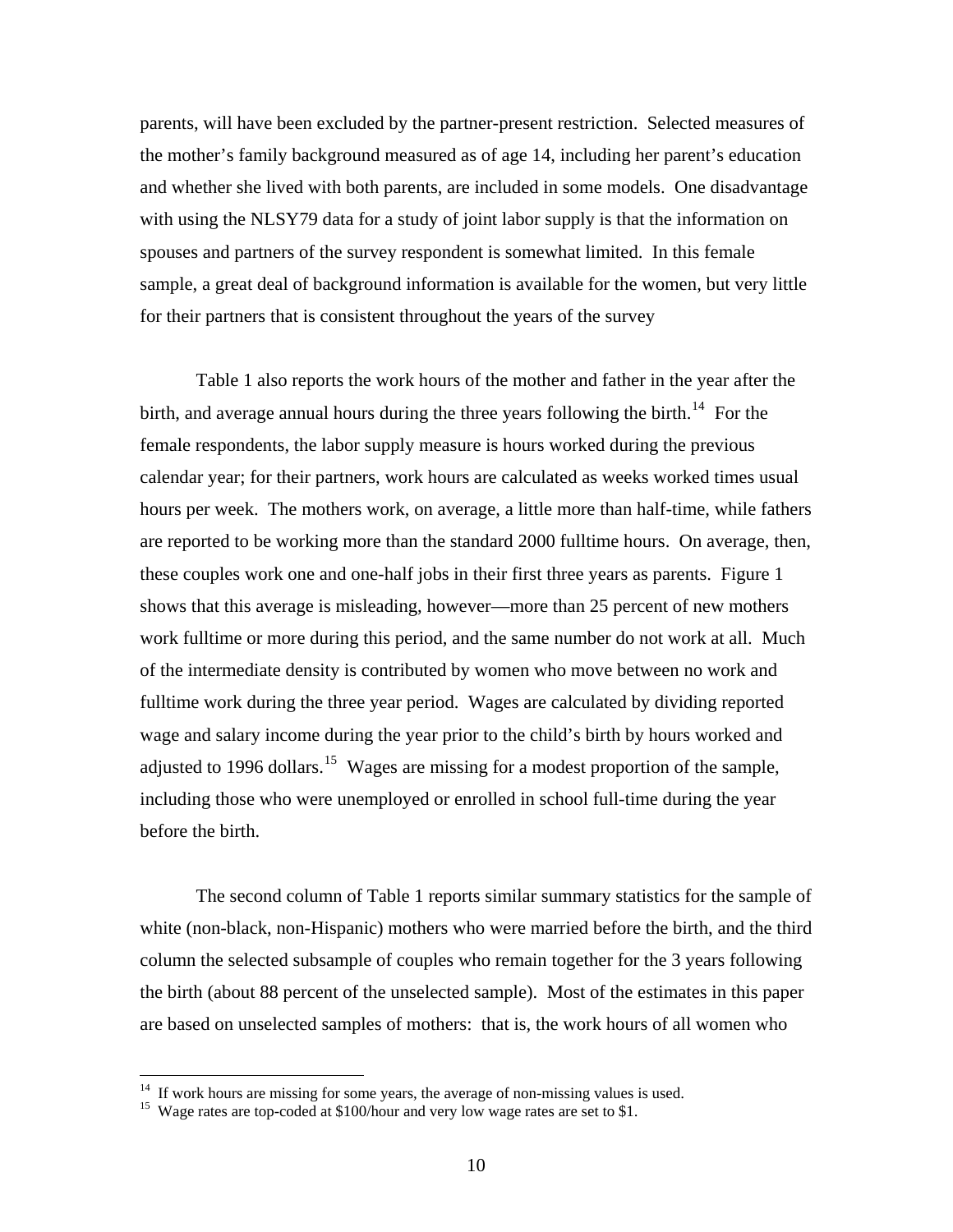remain in the NLSY sample are included, even if they have separated from their partner. Therefore, some of the estimated effect of child gender on women's hours may occur as a result of son-daughter effects on the probability of separation. Estimates based on the selected subsample of intact couples permit us to separate a within-couple specialization effect from a family structure effect. Estimates of the father's labor supply, however, will always be based on selected samples, since the men remain in the sample only if they reside with a female NSLY respondent. If unobservables in the father's labor supply equation are correlated with his propensity to leave a daughter or a son, then the estimated effect of child gender on father's work hours can be biased due to this selfselection. A comparison of hours equations estimated using the first year following the birth with those that use the full 3 years can be used to test for such a selection effect.

#### **IV. Results**

The basic empirical model is an OLS regression of the mother's or father's average annual work hours during the 3 years following the mother's first birth on a dummy variable that takes the value 1 if the child is male, and 0 if the child is female. To allow heterogeneity in parental responses to child gender, I also estimate models with dummy variables for parental education and/or race and include interactions between these characteristics and child gender. Alternative specifications such as Tobit models for work hours or participation probits yield essentially identical patterns, and so are not reported.  $16$ 

<span id="page-13-0"></span> <sup>16</sup> The empirical model uses a cross-section approach, modeling variability in the levels of work hours after the birth, rather than a fixed-effect model that focuses on changes in work hours. There are several reasons for this choice. First, a substantial proportion of the sample is lost if we require a pre-birth observation for both partners. This selection is not random: we tend to lose early first births, since they occur near the beginning of the sample and births that occur soon after marriage or school-leaving. Second, we can examine the effects of wage rates calculated prior to the birth in the analysis of post-birth labor supply; the use of contemporaneous wages results in division bias, since they are calculated from earnings and hours. Finally, and most important, the basic assumption of fixed-effect labor supply equations—that the fixed individual effect is additive—is unlikely to be valid in a study of hours changes surrounding childbirth. Preliminary fixed effects estimates were, in fact, similar to the cross-section results, suggesting that the heterogeneity in the labor supply responses to a first birth, particularly for mothers, appears not to be strongly correlated with the heterogeneity in pre-birth work hours.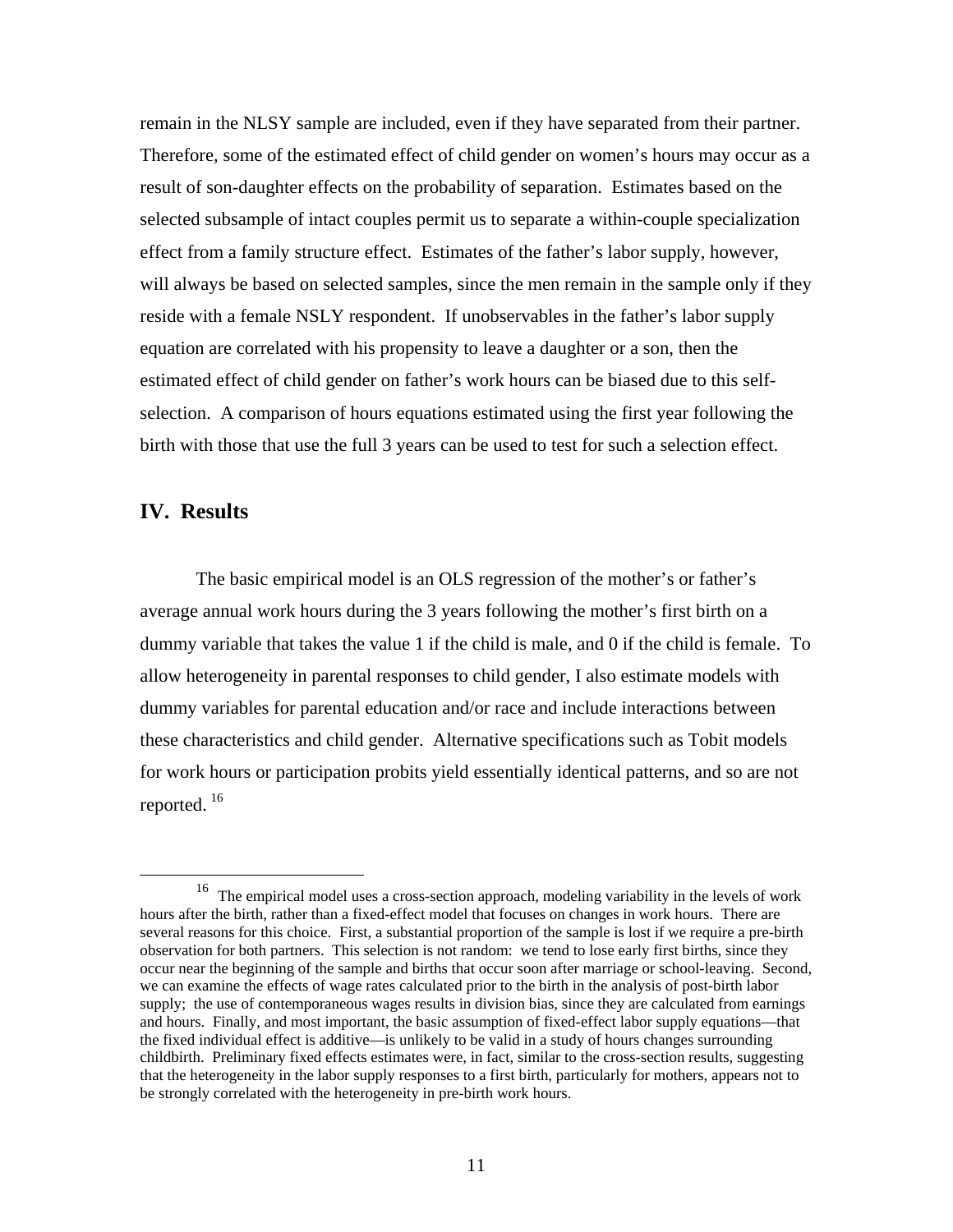Table 2 presents the main results for the full sample. Though child gender has no significant impact on mother's work hours in the full sample, baby boys are associated with work hours for fathers that are more than 60 hours per year less than the work hours of fathers of girls. Estimating the child gender effect separately by race and ethnicity produces no significant effects for mothers, and shows that the significant negative impact of a son is restricted to the white (non-black, non-Hispanic) sample. The coefficient on the boy/Hispanic interaction term is similar in magnitude, but imprecisely estimated. Allowing the effect of child gender to vary by the mother's education shows that some surprisingly large and variable effects are being hidden in the models that aggregate education groups. Women with less than a high school education work nearly 200 hours per year less if their first child is a boy, and a son also has a substantial negative effect on the work hours of mothers with some college. The most highlyeducated women, however, work nearly 300 hours per year more if the have a son, relative to a daughter. For fathers, the negative effect of sons on work hours is concentrated in the most highly-educated groups—those with partners who have a college degree or more. For these couples, the birth of a son induces substantially less specialization than the birth of a daughter, but little change in total work hours.

Table 3 shows that 'son' effects across education categories is not uniform across race/ethnic groups, and that the pattern in the full sample reflects, to a large extent, the responses of the large non-black, non-Hispanic subsample. Sons increase specialization at low levels of education and reduce specialization for the college-educated for this group, but not for black or Hispanic parents. The negative effect of sons for somecollege mothers is restricted to black women. The effects of child gender also vary by the prebirth marital status of the parents, and the cohabiting sample is too small to analyze separately. All subsequent estimates are based on a more homogeneous sample of white, married parents.

The education-child gender relationship for this sample can be seen very clearly in the raw data. Figure 2 shows the average labor supply measures for parents of sons and daughters for the 3 years post-birth compared to the pre-birth year for the five

12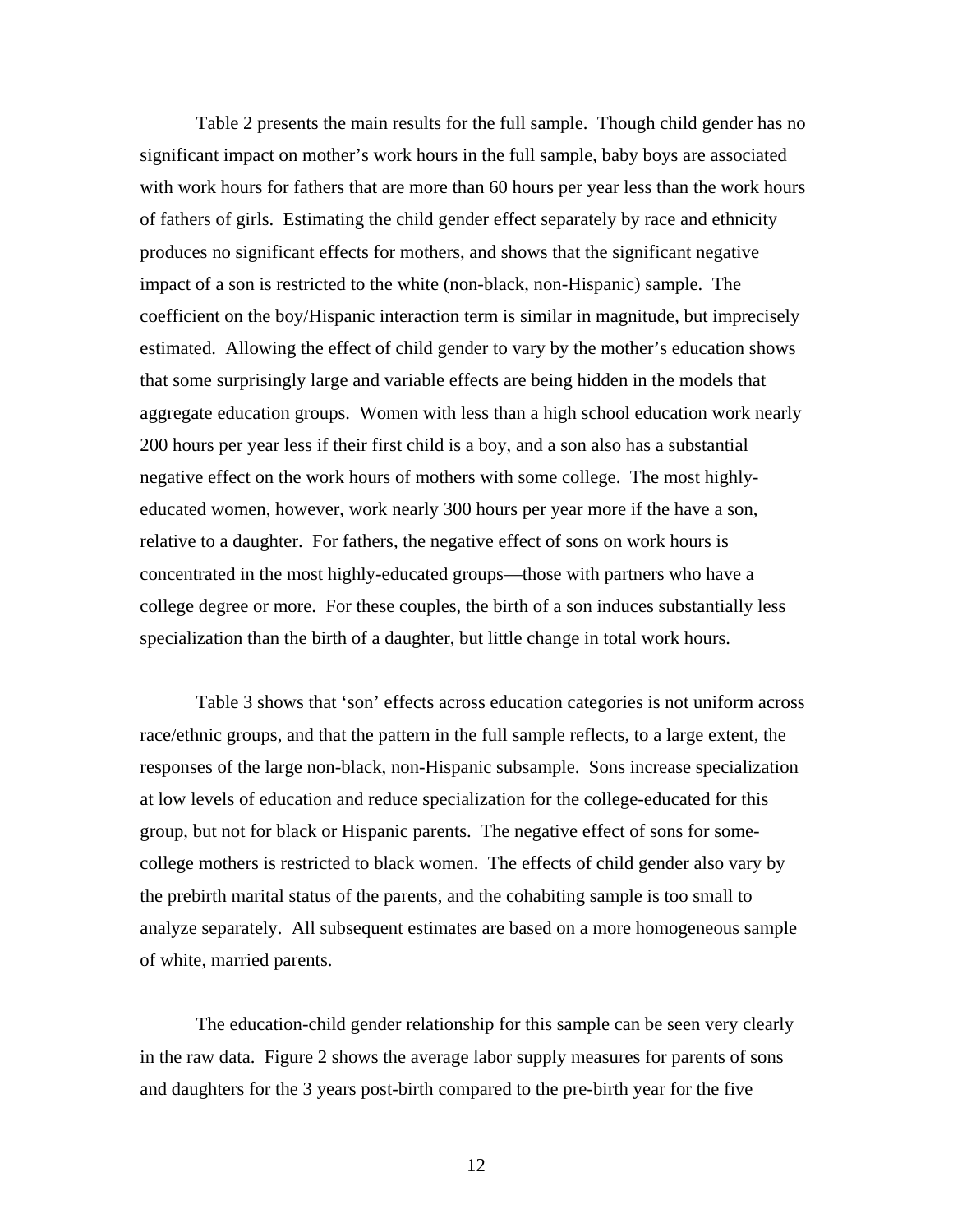education categories—less than high school, high school graduates, some college, college graduates, and more than college graduates. The patterns are very striking: the labor supply profiles of both men and women are flatter, as education increases, for same-sex children. For mother's work hours, the differences between "boy" and "girl" are large and significant at each end of the education spectrum, and the proportion of women with boys who work at any time during the three year period is significantly higher for both the college graduate and more than college groups. Fathers of girls worked substantially more hours if they or their wives were college graduates or more than college graduates.<sup>[17](#page-15-0)</sup>

The effects of child gender in this sample are robust to changes in model specification. Table 4 shows that the restriction of the sample to couples who were married in the year before the birth results in even larger son effects on the work hours of both parents, with less-educated mothers of sons working more than 400 hours per year less than mothers of daughters, highly-educated mothers of sons working 300 hours more than the mothers of daughters, and the husbands of the latter reducing their work hours by a similar amount. In column 2, mother's education is replaced by father's education, but the effects are very similar—though the negative effect of a son on mother's work is no longer significant at the bottom of the education scale. In columns 3 and 4, other parental characteristics are added to the basic model, with little impact on the child gender effects.

As we might expect, prebirth wage rates are strongly correlated with work hours—own-wage effects for both mothers and fathers are positive, and the father's wage has a significantly negative (and large) effect on mother's work hours. For both men and women, the substitution effect of wages dominates, though this effect is notably stronger for women. Husband's earnings appear to have a substantial income effect on his wife's labor supply. Not surprisingly, a increase in the mother's prebirth wage rate reduces specialization, while father's wage rate increases it. Mother's age at first birth has a strong positive effect on her own market work hours after the birth, and some positive

<span id="page-15-0"></span><sup>&</sup>lt;sup>17</sup> These results were not sensitive to the choice of father's education or mother's education to divide the subsamples; the graphs use father's own education.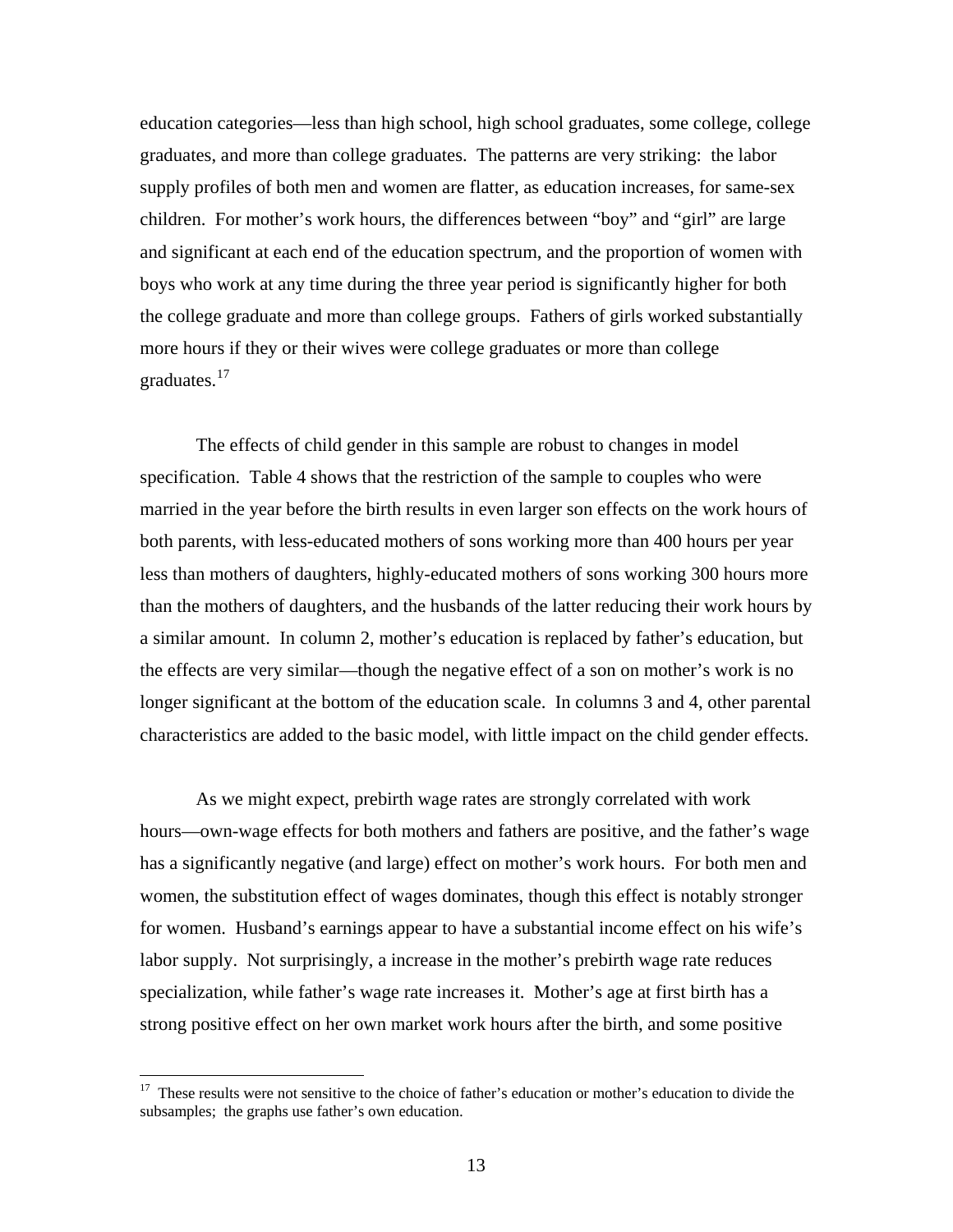impact on her husband's hours as well (even when his own age is included), with a net negative effect on specialization, defined as the proportion of total work hours that are worked by the husband. The effect of mother's age illustrates the difficulties with making causal inferences from the extended model—women who are older when their first child is born may have made greater unobserved investments in market (or even firm-specific) skills that make an employment interruption costly, or women who are more committed to their jobs may delay fertility.

The estimated effects of sons and daughters on the work hours of NLSY79 parents are in sharp contrast to those of Choi et al. (2005) and Lundberg and Rose (2002), who find that the birth of a son, relative to a daughter, substantially increased the work hours of men born after 1950 in the German Socioeconomic Panel and the Panel Study of Income Dynamics respectively, and had no effect on the labor supply of mothers. Though these studies did not report separate child gender effects by education, there is no evidence of positive effects of sons on specialization for any group in the NLSY79. There are two important differences in these analyses that could potentially account for the different results: the later birth cohort, with greater job attachment for women, greater use of market childcare, and more egalitarian social norms and the narrower focus of the current study on 3 years post-birth, rather than all post-birth years.<sup>[18](#page-16-0)</sup>

#### **Selection Issues**

 $\overline{a}$ 

About 12% of the white married couples in the initial sample separate before the end of the 3-year postbirth period. The labor supply estimates for fathers are based on the sample of men who remain in the mother's household, while the mother's estimates include women who have separated from their partners. Attrition in the father sample may cause the child gender coefficients on father's work hours to be biased if unobservable characteristics that affect a man's relative tendency to stay with a daughter rather than a son are correlated with unobservable determinants of his labor supply.

<span id="page-16-0"></span><sup>&</sup>lt;sup>18</sup> Lundberg and Rose (2002) also restrict the sample to men age 25 and over. This cannot explain the different results: restricting the NLSY79 sample to births that occurred when the father was age 25 or more does not affect the pattern of child gender effects.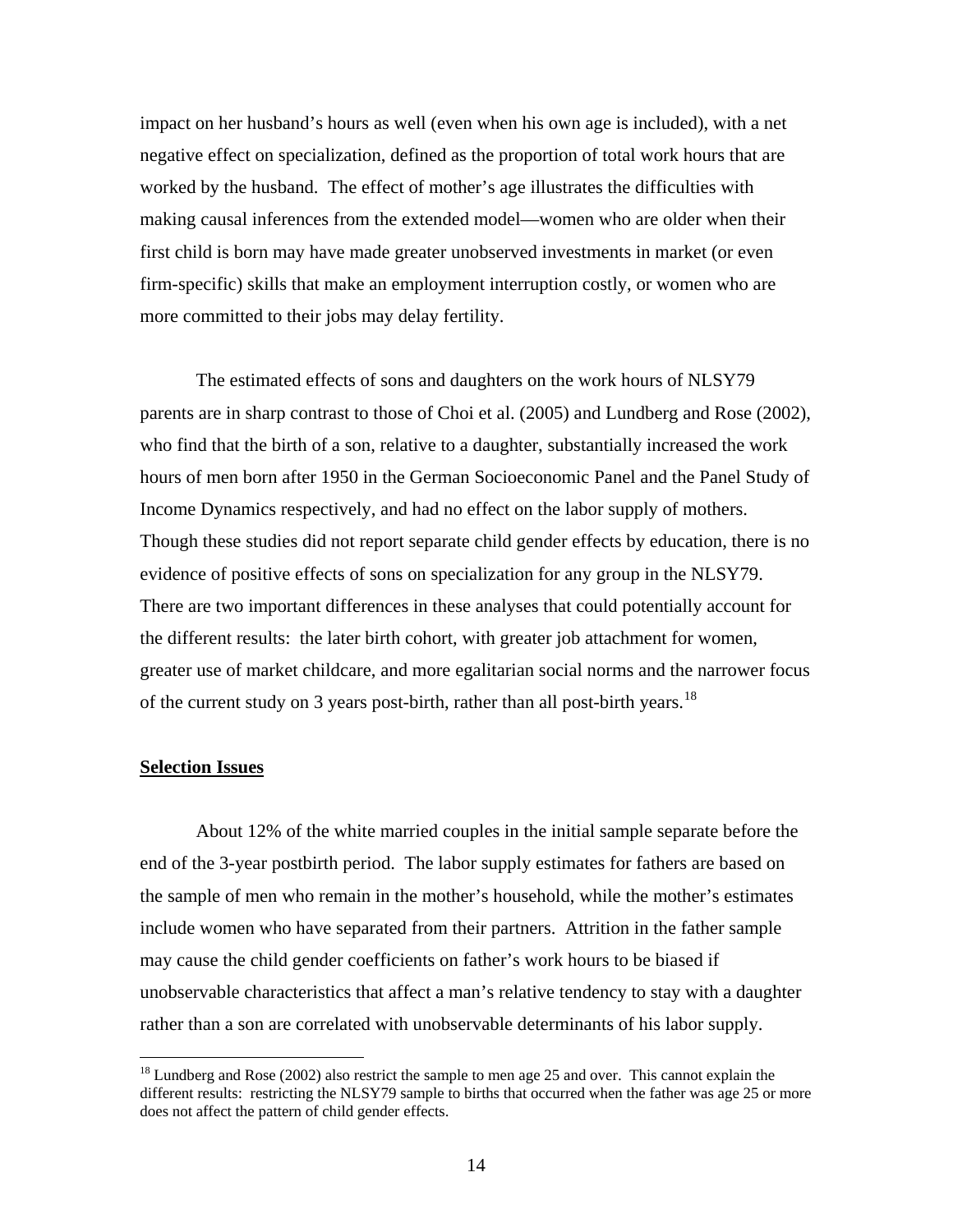Preliminary work with suggests that this attrition may cause some bias in the effects of child gender on parental labor supply. Choi, Joesch, and Lundberg (2005) find some evidence of such a bias in the effects of sons and daughters on the work hours of German men. They find that the estimated effects of sons and daughters currently in a man's household are very different from the effects of children ever in the man's household, and the direction of the attrition bias indicates that men who stay with daughters are positively selected with respect to work hours, compared to fathers who stay with sons. For the NLSY79 men, we can compare child gender effects on the work hours of men who remain in the sample for 3 years with those who stay for at least the first year. These results (not shown) indicate a bias similar to that in the German data—child gender effects are smaller in the less-selected sample of fathers, so attrition is inducing a (relative) negative selection in the work hours of fathers of boys.

The child gender effects on women's work hours should be unbiased, but may reflect the effects of first-born sons and daughters on the probability of separation and on the probability of a second birth, as well as effects on parental specialization conditional on family structure. Table 5 shows that there are no significant effects of first-child gender on the probabilities that a couple separates or has a second child before their firstborn is 3 years old, except for a marginally-significant negative effect of "boy" on separation for the some college sample. Table 6 compares the base estimates with those from two selected samples—mothers who did not separate from their partners and parents who did not have a second child. The relative effect of a son on the work hours of highly-educated mothers is essentially unchanged by the "no separation" restriction, but the negative effect of a son on the work hours of mothers with less than a high school education is smaller for the no-separation sample (though still large and significant). The "no second child" restriction, however, seems to reduce the son effect on the labor supply of both mothers and fathers in the high education group, indicating that part of the child gender effect on parental specialization is operating through subsequent fertility.

15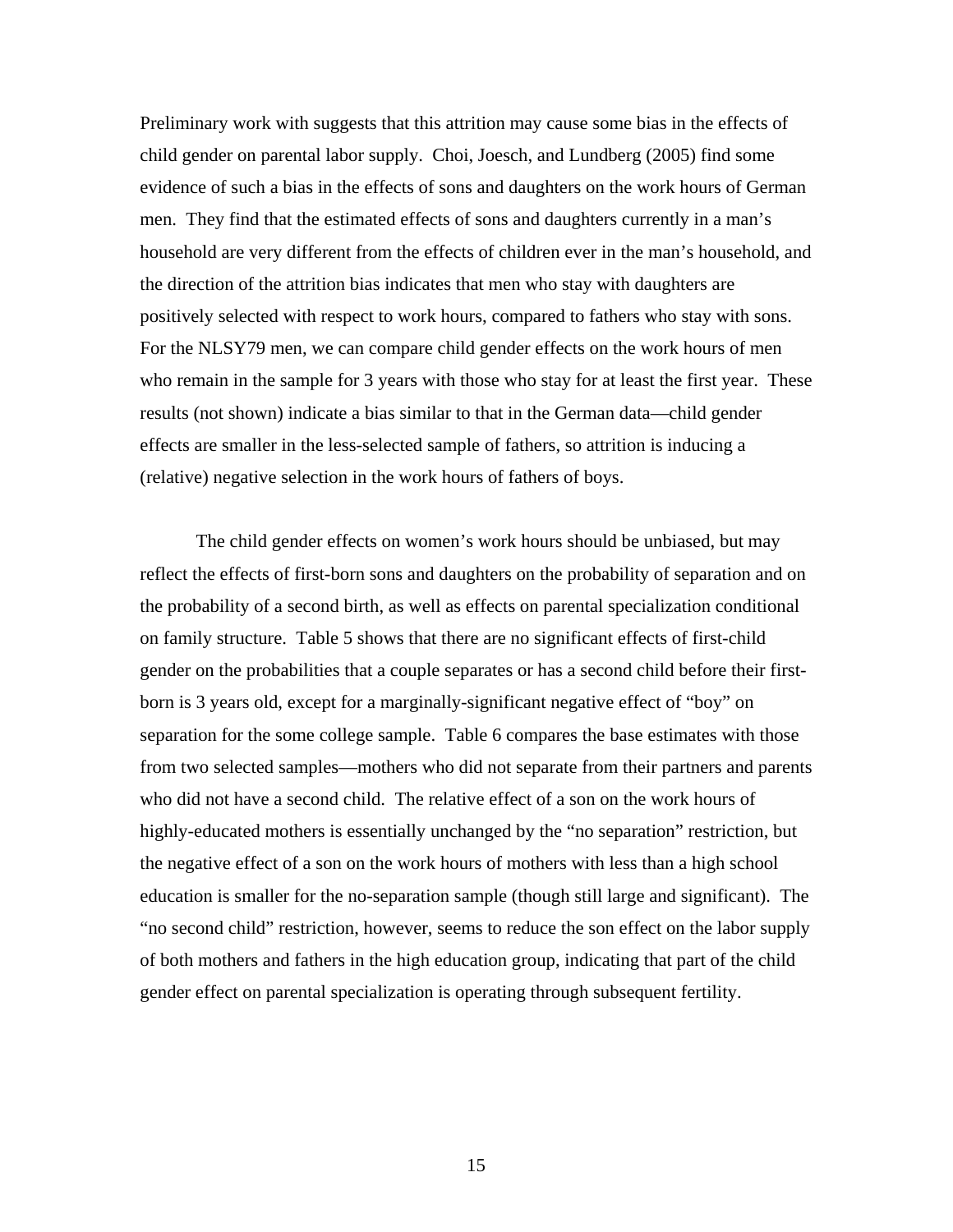#### **V. Discussion and Time Use Results**

 $\overline{a}$ 

What are the possible explanations for the apparent effect of a son, relative to a daughter, on parental specialization in the years following the birth--negative when the mother is at least a college graduate and positive for parents with low education levels? In the model presented in section II, child gender can affect specialization through differential effects of boys and girls on the expected duration of the marriage, the relative productivity of parental time inputs into the production of child services, and the bargaining power of husband and wife.<sup>19</sup> The impact of child gender on the expected duration of marriage does not provide a satisfactory explanation of the results presented above. If the birth of a boy reduces the probability of future divorce, then we would expect increased specialization to result for all groups of parents, since the mother would have a greater incentive to invest in marriage-specific home production.<sup>[20](#page-18-1)</sup>

An alternative explanation for the variation in child gender effects across education groups can be based on input substitution in the production of child services as education increases. Parents with higher lifetime income can be expected to invest more in their children and it is possible that, as the desired level of child input rises, there will be substitution towards the time of the same-sex parent. Thus, college-educated dads will want to spend relatively more time with their sons, and college-educated mothers with their daughters. It is notable that total parental time at home is unaffected by child gender for the high-education groups: we don't see greater overall investment in sons. Nevertheless, it is a bit surprising to see more gender-specialized parenting in moreeducated families, who tend to have more egalitarian attitudes. A possible test of this child input hypothesis is to examine the work hours of college-educated men who are married to women without a college degree. In this case, we do in fact see a large

<span id="page-18-0"></span><sup>&</sup>lt;sup>19</sup> Subsequent fertility may also play a role in determining labor supply in the three years following a first birth, but second birth timing is an integral part of the specialization response, rather than an exogenous determinant of it. In fact, the birth of a boy does significantly reduce the probability of a second birth within this period for the college-educated sample only.

<span id="page-18-1"></span><sup>&</sup>lt;sup>20</sup> A Cox proportional hazard model of the duration from the birth of the first child to separation or divorce does produce a negative coefficient on "boy," but this effect is not significant for either the full sample or for any of the education groups.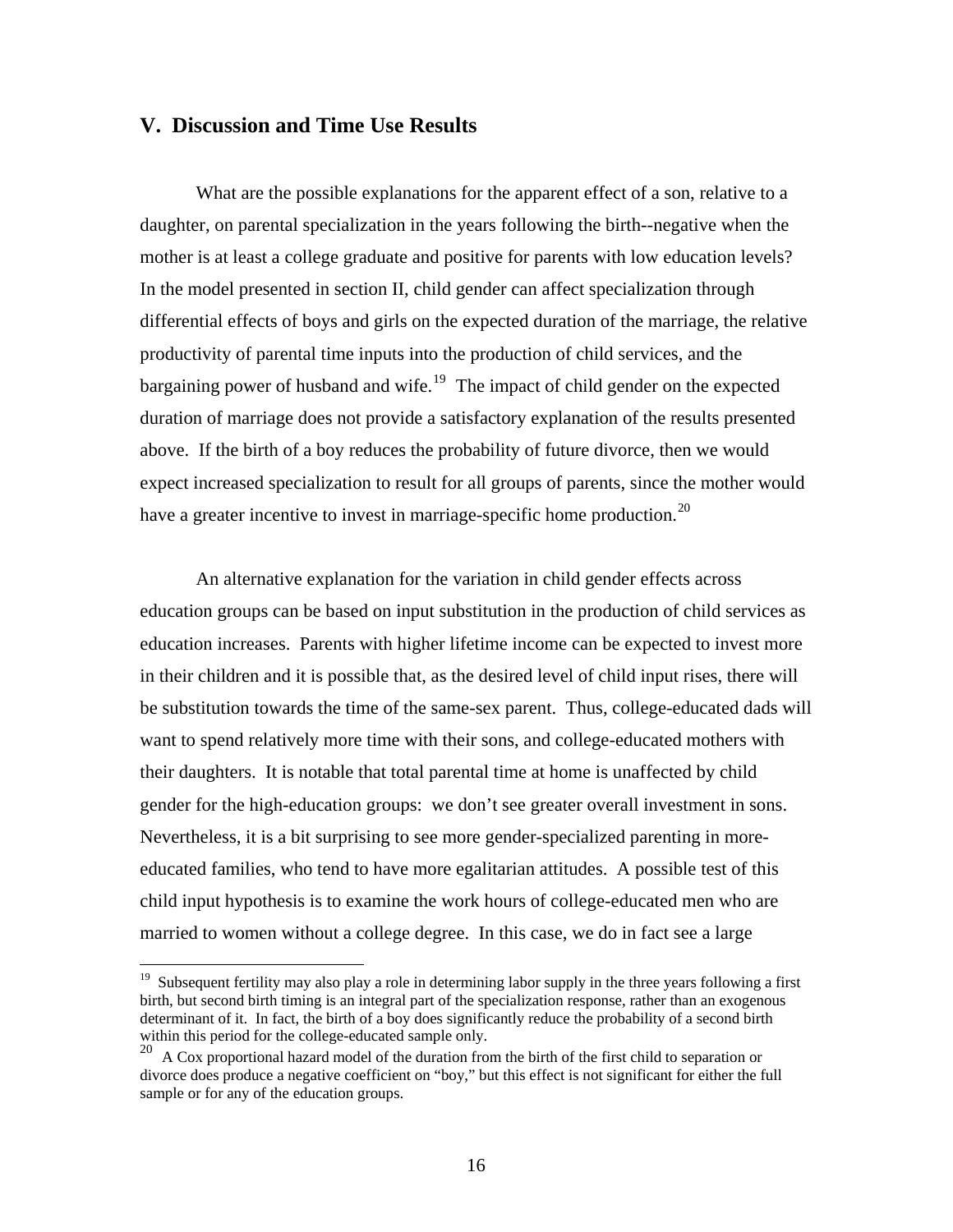negative effect of a son on the work hours of college-graduate fathers—significant and the same magnitude as the effect in the college graduate mother sample. This result gives some support to the hypothesis that child investment motives are driving the work patterns of fathers.

Finally, we can explain the specialization patterns by appealing to child gender effects on the mother's relative bargaining power. If men prefer sons and expect to have less contact with their children following a divorce, then divorce will be more costly for fathers of sons. A standard divorce-threat bargaining model with therefore predict that household resources will shift to the mother after the birth of a boy (McElroy and Horney, 1981). If the mother's utility depends, not only on her consumption of goods and leisure, but also on her future bargaining power, she may prefer to maintain some attachment to the labor force after the birth of her first child when work interruptions are costly. Since returns to work experience and tenure rise with education, the cost of a work interruption for less-educated women may be sufficiently small that redistribution takes the form of increased goods and/or leisure consumption. For women with a college degree, however, work interruptions are costly and purchased childcare is a cost-effective alternative to parental care. A son-produced increase in her relative bargaining power, then, may cause some substitution away from maternal childcare and towards purchased and paternal child inputs.

Both the child investment and marital bargaining stories imply that the birth of a son to highly-educated parents should be accompanied by an increase in the father's childcare time, as well as a decrease in his work hours. The marital bargaining explanation also requires sons increase the relative welfare of their mothers, compared to mothers of daughters, and this distribution effect could show up as an increase in leisure time; the child investment hypothesis has no implications for maternal leisure. Data on leisure and childcare time are not available for the NLSY79 sample, but the recent American Time Use Survey (ATUS) allows a broader comparison of the time allocation of parents of sons and daughters, and permits a test of the bargaining hypothesis.

17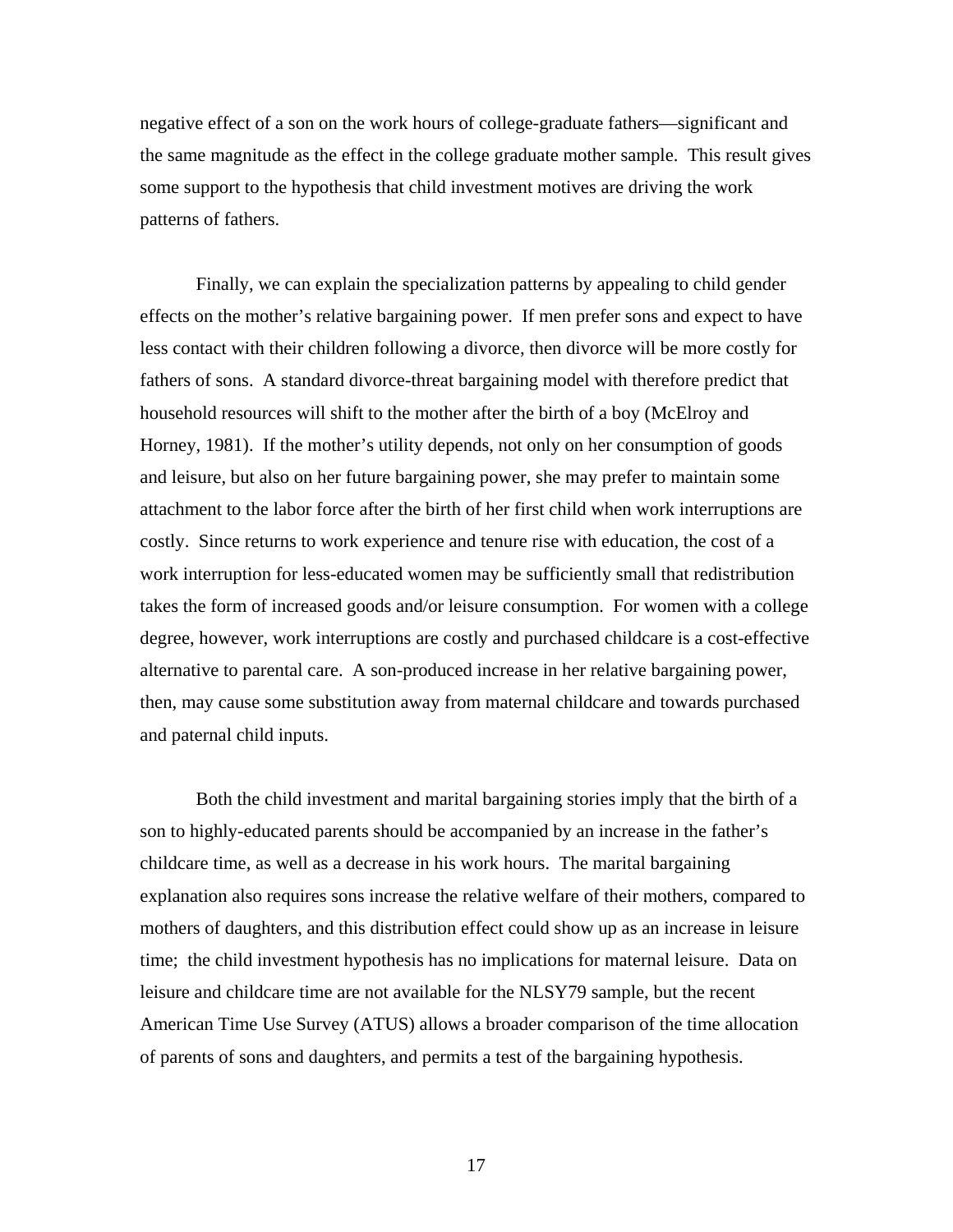ATUS provides detailed time-use data for individuals from a random sample of households completing their  $8<sup>th</sup>$  and final rotation of the Current Population Survey in 2003. A designated individual age 15 or over in each household was asked for a 24-hour time diary, completed by telephone. Information was collected about primary activities, with childcare only included as a secondary activity. About half of the observations were for a weekday. Table 7 presents some summary statistics for ATUS samples of married couples with children under 18, and with at least one child under age 3. Samples of new parents were too small to permit reliable estimates of education-specific effects of child gender, so the full sample of parents with children was used, allowing for gender- and age-specific effects of children on time use.

Table 8 presents only the effects of boys and girls under age 3 (the equations also included the number of boys and girls between 3 and 6, and between 7 and 17, as well as a control for weekend observations) on daily minutes of market work, housework, primary and secondary childcare, $^{21}$  $^{21}$  $^{21}$  and leisure and socializing for married men and women. Though the effects of young sons and daughters on the market work hours of mothers are in the same direction as in the NLSY79 sample, the difference between them is not significant. For fathers with more than a college degree, however, young sons decrease work hours, and the difference between the effects of sons and daughters is significant.<sup>[22](#page-20-1)</sup> The difference is more than one hour per day, which is loosely consistent with the 350 hours per year difference for the same education group in the NLSY79. There are also significantly positive effects of young sons on the childcare time of moreeducated fathers (but also on the childcare time of more-educated mothers). These results provide no support for the hypothesis that the birth of a son increases the bargaining power of mothers—there is no significant effect of young sons on mothers' leisure and, in fact, sons seem to increase the leisure of highly-educated fathers.

These recent time-use data provide some support for the child gender effects on work hours observed in the NLSY79. Highly-educated fathers reduce their work hours

<span id="page-20-1"></span><span id="page-20-0"></span><sup>&</sup>lt;sup>21</sup> "Secondary" childcare means that some other activity was reported by the respondent as primary.<br><sup>22</sup> Older sons and daughters do not have significantly different effects on the market work hours of either mothers or fathers.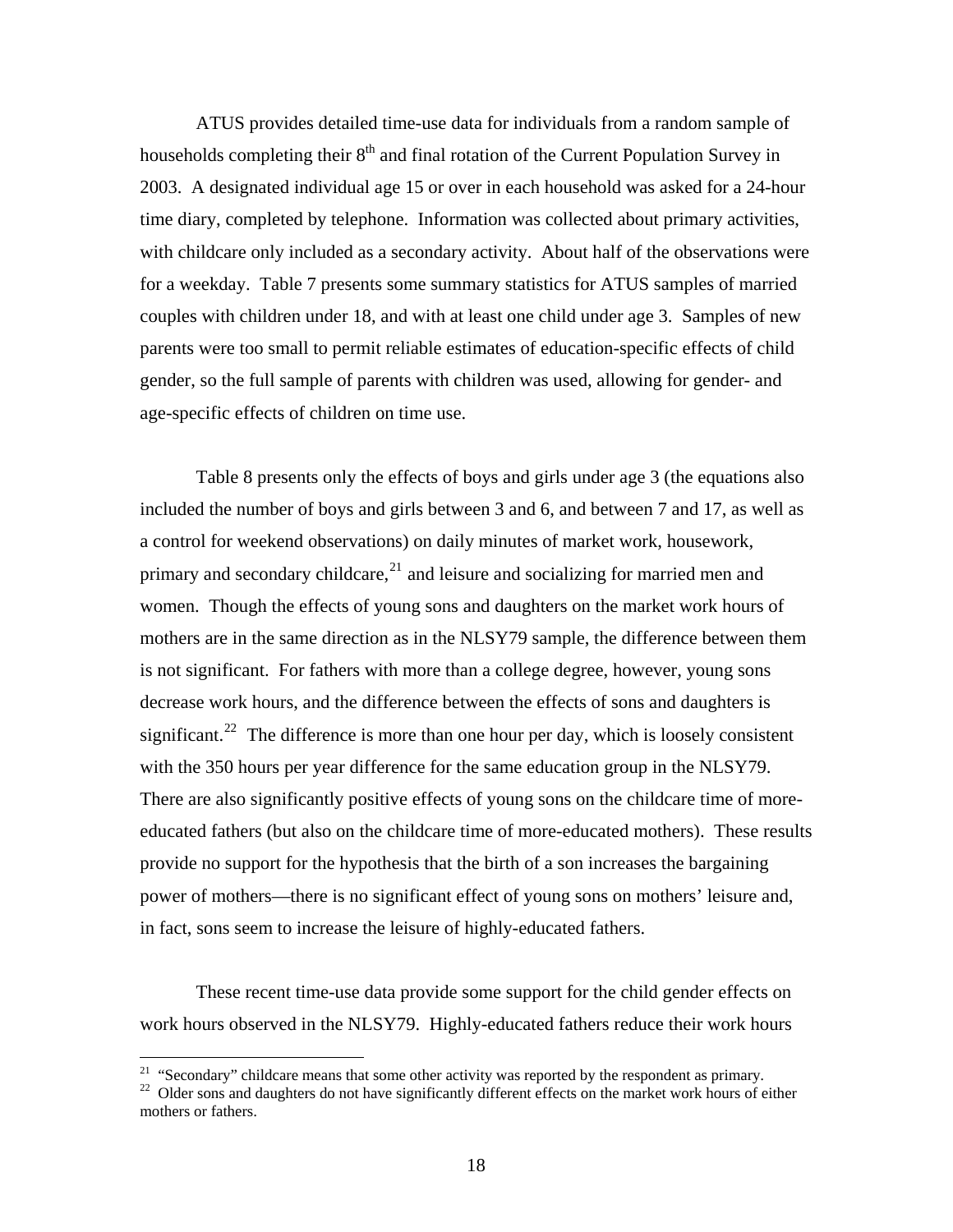more if they have a young son than if they have a young daughter, and this work time is replaced by increased childcare time, particularly secondary care. In fact, young sons are associated with significantly higher parental childcare time from both mothers and fathers. In general, these results are consistent with an interpretation of child gender effects on parental work hours based on differences in the perceived "child quality" functions for girls and boys, and therefore gender differences in optimal parental inputs.

#### **VI. Conclusion**

This paper documents some distinct and surprising patterns of specialization among new parents in the NLSY79. Child gender has significant effects on the labor supply of both mothers and father, and these effects are opposite at the two ends of the education spectrum—boys reduce specialization among the college-educated and increase specialization among parents with less than a high school education. Estimates from the recent American Time Use Survey are generally consistent with the NLSY79 findings, and indicate that highly-educated parents devote more childcare time to young sons. The labor supply results are inconsistent with previous research that found boys substantially increase the work hours of their fathers relative to girls but have no effect on mother's work hours. Possible explanations for the heterogeneous responses to sons and daughters across education groups include a bias towards same-sex parental inputs as desired child quality increases and child gender effects on the relative bargaining power of the mother and father. No evidence of improved maternal bargaining power can be found in the leisure consumption of mothers of young sons in the ATUS, but patterns in parental childcare time suggest gender differences in child production functions.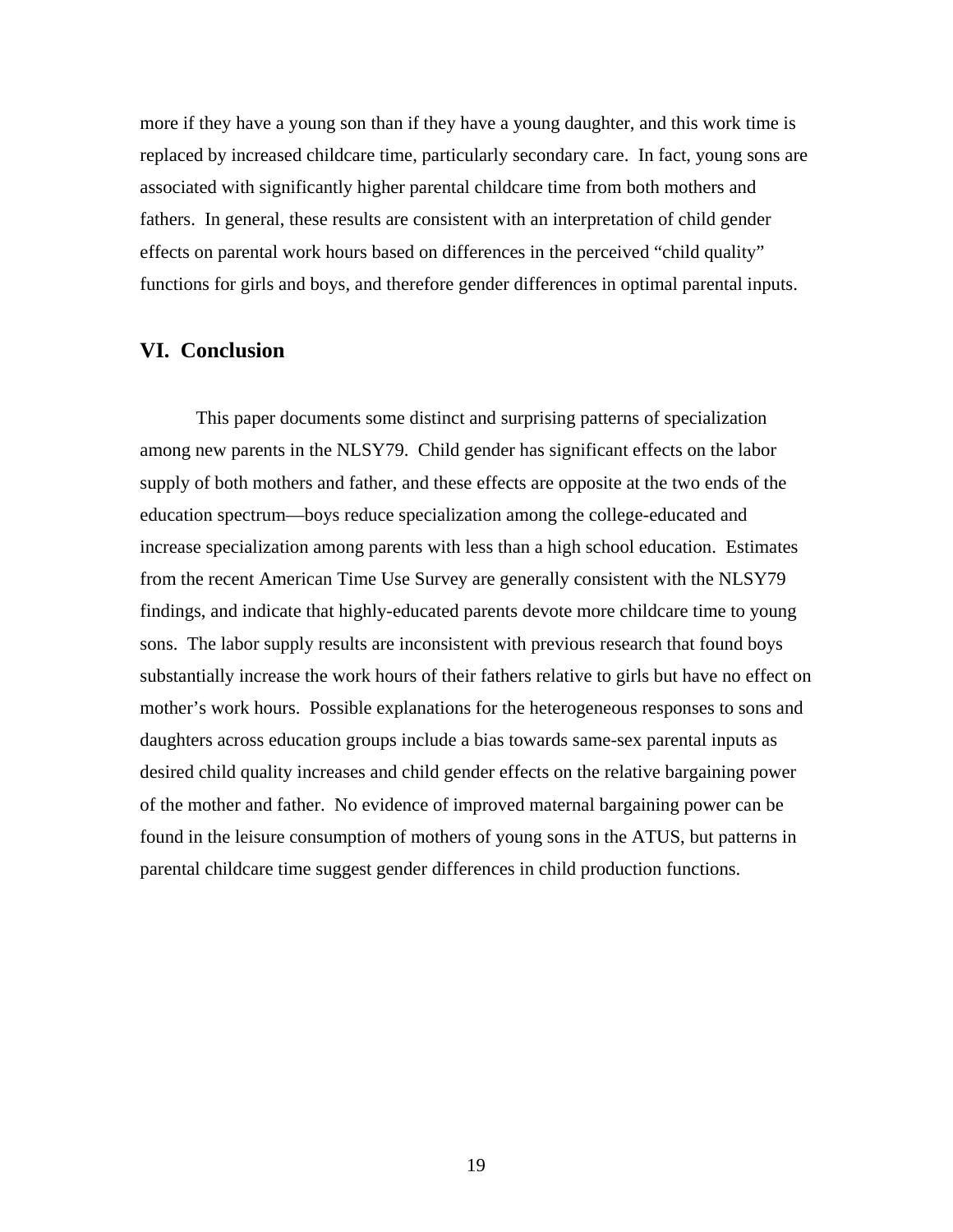#### **References**

Anderson, Deborah, Melissa Binder and Kate Krause, "The Motherhood Wage Penalty: Which Mothers Pay it and Why?" *American Economic Review*, May 2002, 92(2):354-358.

Apps, Patricia and Ray Rees, "Collective Labor Supply and Household Production," *Journal of Political Economy*, February 1997, 105(1):178-190.

Apps, Patricia and Ray Rees, "Household Production, Full Consumption and the Costs of Children," *Labour Economics*, December 2001, 8(6):621-648.

Bailey, Martha J., "More power to the pill: The impact of contraceptive freedom on women's lifecycle labor-force participation," *Vanderbilt Working Paper 04-WG01R*, October 2004.

Baker, Matthew J. and Joyce P. Jacobsen, "Marriage, Specialization, and the Gender Division of Labor," presented at 2003 ASSA Meetings.

Basu, Kaushik, "Gender and Say: A Model of Household Behavior with Endogenously-Determined Balance of Power," mimeo, Cornell, 2001.

Becker, Gary, "A Theory of Marriage: Part I," *Journal of Political Economy*, July-August 1973, 81(4);813-846.

Becker, Gary, "Human Capital, Effort, and the Sexual Division of Labor," *Journal of Labor Economics*, January 1985, 3(1):S33-S58.

Blomquist, N., Hansson-Brusewitz, U., "The Effect of Taxes on Male and Female Labor Supply in Sweden," *Journal of Human Resources*, Summer 1990, 25(3), 317-357.

Budig, Michelle J. and Paula England, "The Wage Penalty for Motherhood," *American Sociological Review*, April 2001, 66(2):204-225.

Chiappori, Pierre-Andre, Bernard Fortin and Guy Lacroix, "Marriage Market, Divorce Legislation, and Household Labor Supply," *Journal of Political Economy*, February 2002, 110(1): 37-72.

Choi, Hyung-Jai, Jutta Joesch, and Shelly Lundberg, "Work and Family: Marriage, Children, Child Gender and the Work Hours and Earnings of West German Men," working paper, 2005.

Dahl, Gordon and Enrico Moretti, "The Demand for Sons: Evidence from Divorce, Fertility, and Shotgun Marriage," NBER Working Paper 10281, 2004.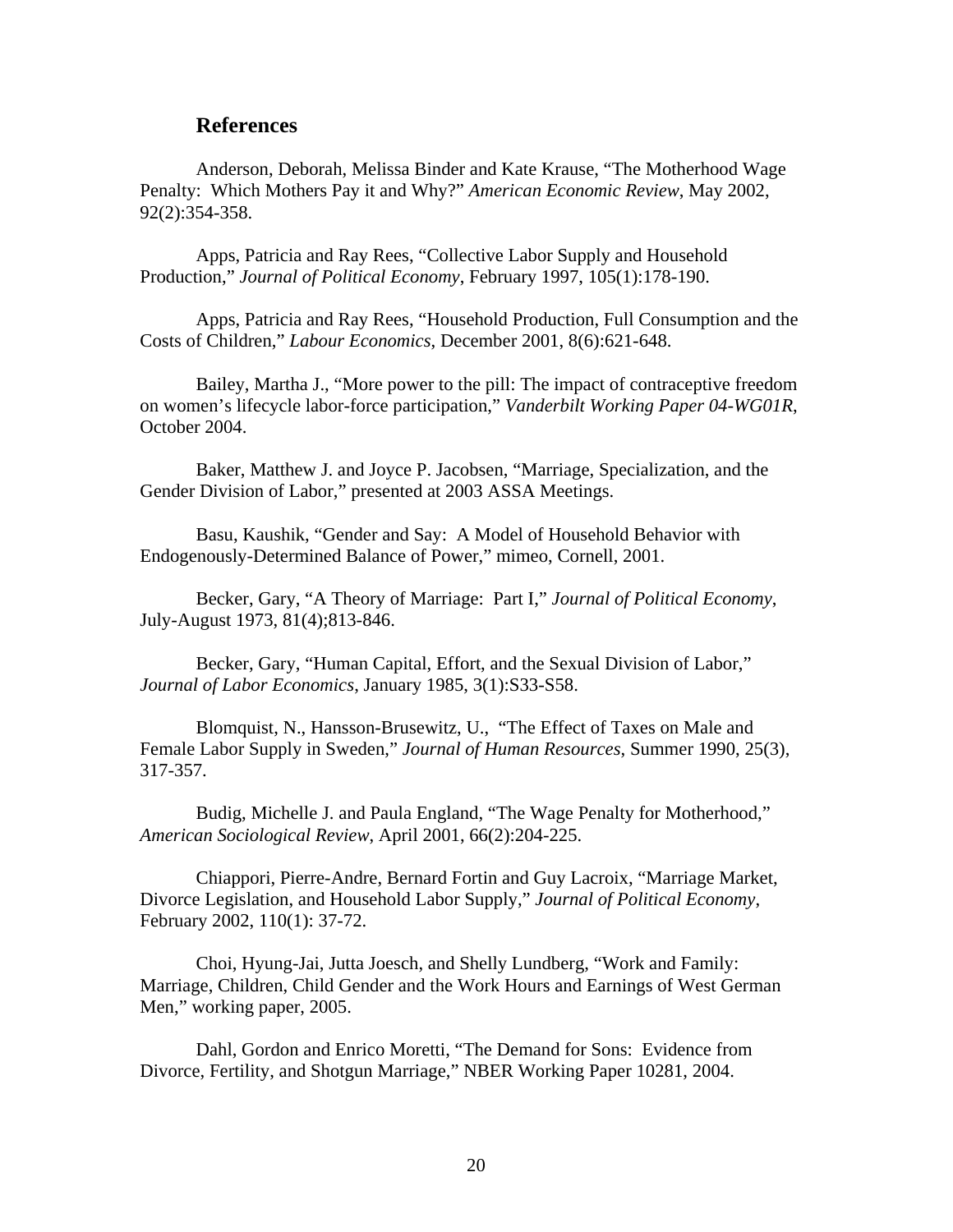Ejrnaes, Mette and Astrid Kunze, "Wage Dips and Drops Around First Birth," CAM Working Paper, January 2004.

Engineer, Merwan and Linda Welling, "Human Capital, True Love, and Gender Roles: Is Sex Destiny?" *Journal of Economic Behavior and Organization*, October 1999, 40(2):155-178.

Fernandez, Raquel, Alessandra Fogli and Claudia Olivetti, "Mothers and Sons: Preference Transmission and Female Labor Force Dynamics," working paper, 2003.

Galor, Oded and David N. Weil, "The Gender Gap, Fertility, and Growth," *American Economic Review*, June 1996, 86(3): 374-387.

Goldin, Claudia, *Understanding the Gender Gap: An Economic History of American Women*, New York: Oxford University Press, 1990.

Goldin, Claudia and Lawrence Katz, "The Power of the Pill: Oral Contraceptives and Women's Career and Marriage Decisions," *Journal of Political Economy*, August 2002, 110(4):730-770.

Gray, Jeffrey S., "Divorce-Law Changes, Household Bargaining, and Married Women's Labor Supply," *American Economic Review*, June 1998, 88(3):628-642.

Greenwood, Jeremy, Ananth Seshadri and Mehmet Yorukoglu, "Engines of Liberation," forthcoming in *Review of Economic Studies*, 2003.

Hadfield, Gillian, "A Coordination Model of the Sexual Division of Labor," Journal of Economic Behavior and Organization," *Journal of Economic Behavior and Organization*, October 1999, 40(2):125-153.

Hiedemann, Bridget G. and Jutta Joesch, "The Demand for Nonrelative Child Care among Families with Infants and Toddlers: A Double-Hurdle Approach," *Journal of Population Economics*, August 2002, 15(3):495-526.

Klerman, Jacob A. and Arleen Leibowitz, "The Work-Employment Distinction Among Mothers of Very Young Children," *Journal of Human Resources*, Spring 1994, 29(2):277-303.

Klerman, Jacob A. and Arleen Leibowitz, "Job Continuity Among New Mothers," *Demography*, May 1999, 36(2):145-155.

Lommerud, Kjell-Erik, "Marital Division of Labor with Risk of Divorce: The Role of 'Voice' Enforcement of Contracts," *Journal of Labor Economics*, January 1989, 7(1):113-127.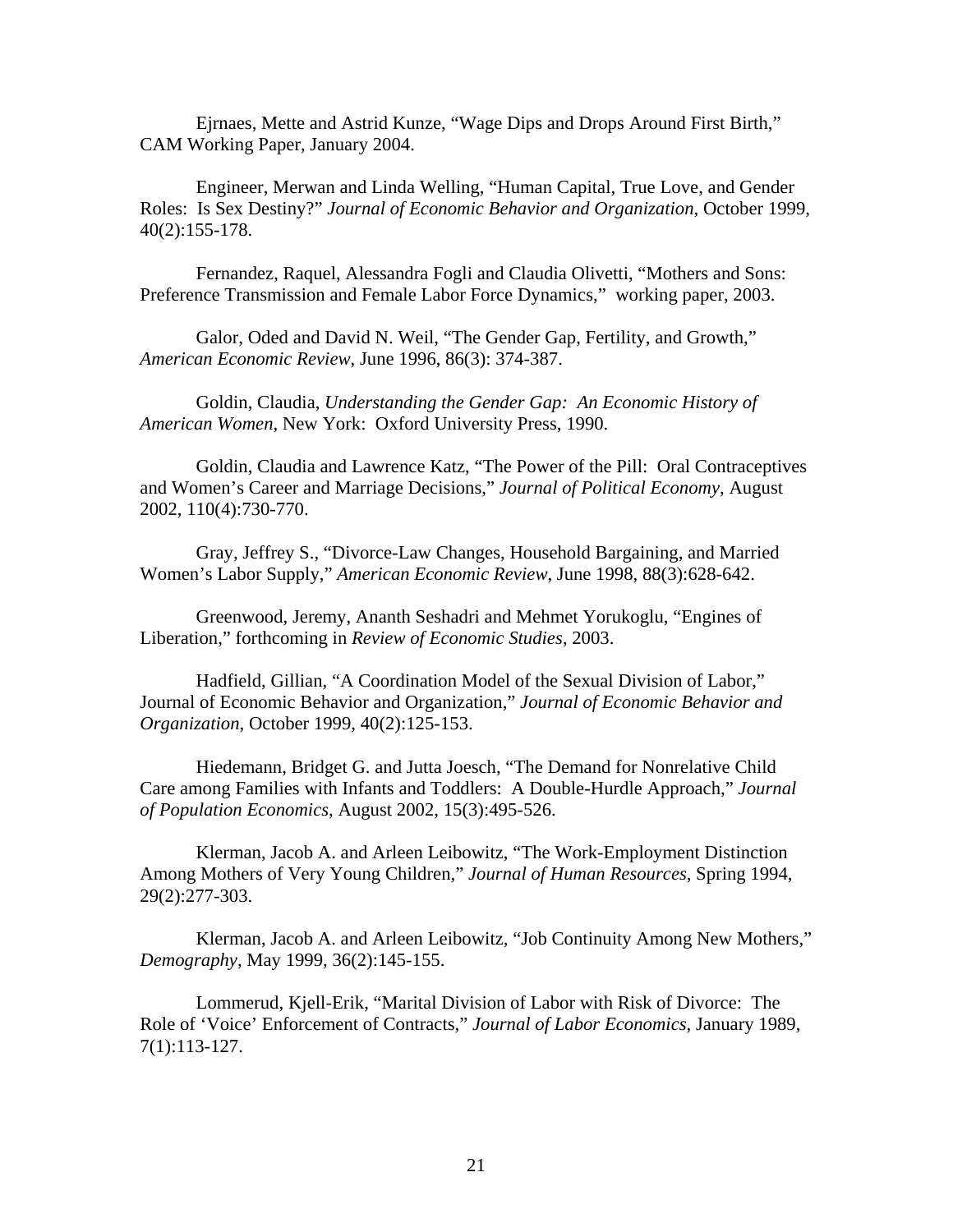Lundberg, Shelly, "Sons, Daughters, and Parental Behavior," *Oxford Review of Economic Policy*, in press.

Lundberg, Shelly and Elaina Rose, "Child Gender and the Transition to Marriage," *Demography*, May 2003, 40(2):333-350.

Lundberg, Shelly and Elaina Rose, "The Effects of Sons and Daughters on Men's Labor Supply and Wages," *Review of Economics and Statistics*, May 2002, 84(2):251- 268.

Lundberg, Shelly and Elaina Rose, "Parenthood and the Earnings of Married Men and Women," *Labour Economics,* November 2000, pp. 689-710.

Lundberg, Shelly, Sara McLanahan and Elaina Rose, "Child Gender and Father Involvement in Fragile Families," working paper, September 2005.

McElroy, Marjorie B. and Mary J. Horney, "Nash-Bargained Household Decisions: Toward a Generalization of the Theory of Demand," *International Economic Review*, June 1981, 22(2):333-349.

Morgan, S. Philip, Diane Lye and Gretchen Condron, "Sons, Daughters and the Risk of Marital Disruption," *American Journal of Sociology*, July 1988, 94:1, 110-29.

Norberg, Karen, "Partnership Status and the Human Sex Ratio at Birth," *Proceedings of the Royal Society*, London, 2004

Pencavel, John, "Labor Supply of Men: A Survey," in *Handbook of Labor Economics*, Vol. 1, O. Ashenfelter and R. Layard (eds.). Amsterdam: Elsevier Science, 1986.

Shapiro, David and Frank L. Mott, "Long-Term Employment and Earnings of Women in Relation to Employment Behavior Surrounding the First Birth," *Journal of Human Resources*, Spring 1994, 29(2):248-275.

Stratton, Leslie S., "The Degree of Intrahousehold Specialization in Housework and How Specialization Varies Across Couple Households," presented at the June 2005 SOLE Meetings.

Vagstad, Steinar, "On Private Incentives to Acquire Household Production Skills," *Journal of Population Economics*, 2001, 14(2):301-312.

Van Soest, Arthur, Woittiez, Isolde, Kapteyn, Ari, "Labor Supply, Income Taxes, and Hours Restrictions in the Netherlands," *Journal of Human Resources* , Summer 1990, 25(3): 517-558.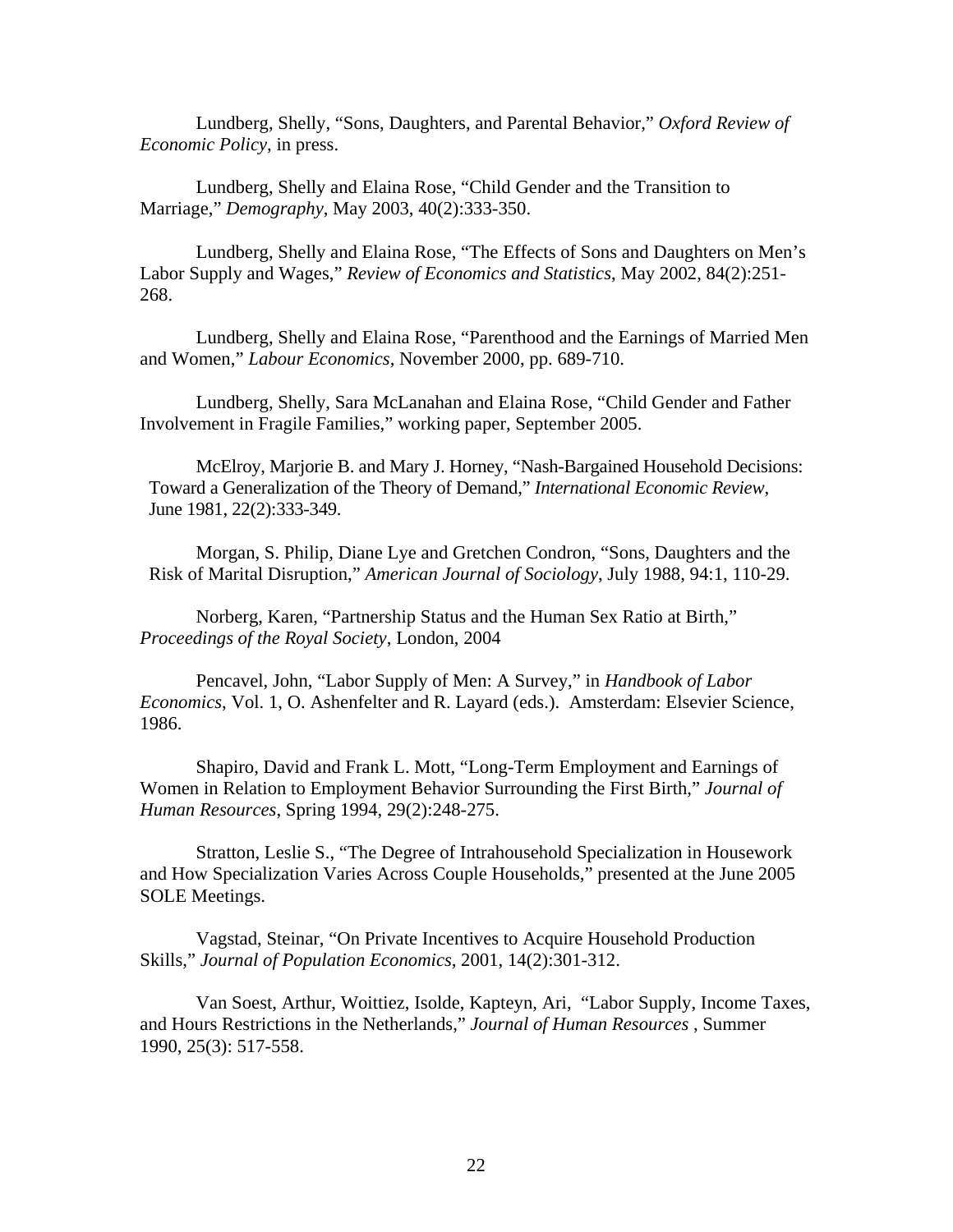Waldfogel, Jane, "The Family Gap for Young Women in the United States and Britain: Can Maternity Leave Make a Difference?" *Journal of Labor Economics*, July 1998, 16(3):505-545.

U. S. Department of Labor, Bureau of Labor Statistics <http://www.bls.gov/news.release/famee.t06.htm>

Yeung, W.J., Sandberg, J.F., David-Kean, P.E., Hofferth, S.L. "Children's Time with Fathers in Intact Familie*s,*" *Journal of Marriage and the Family*, 2001, 63:136-54.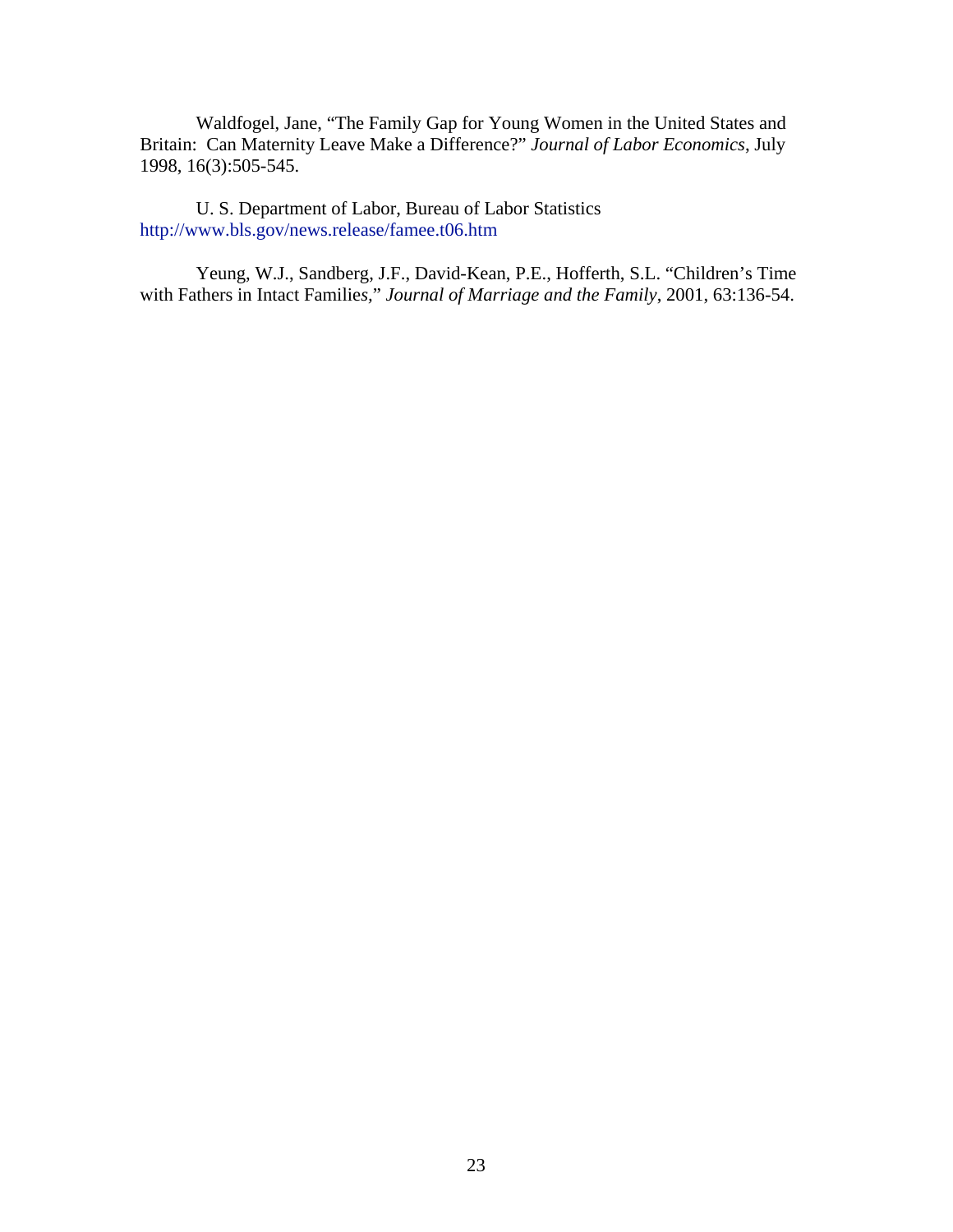

**Figure 1: Distribution of Average Annual Work Hours for Mothers and Fathers (Full 3-Year Sample)**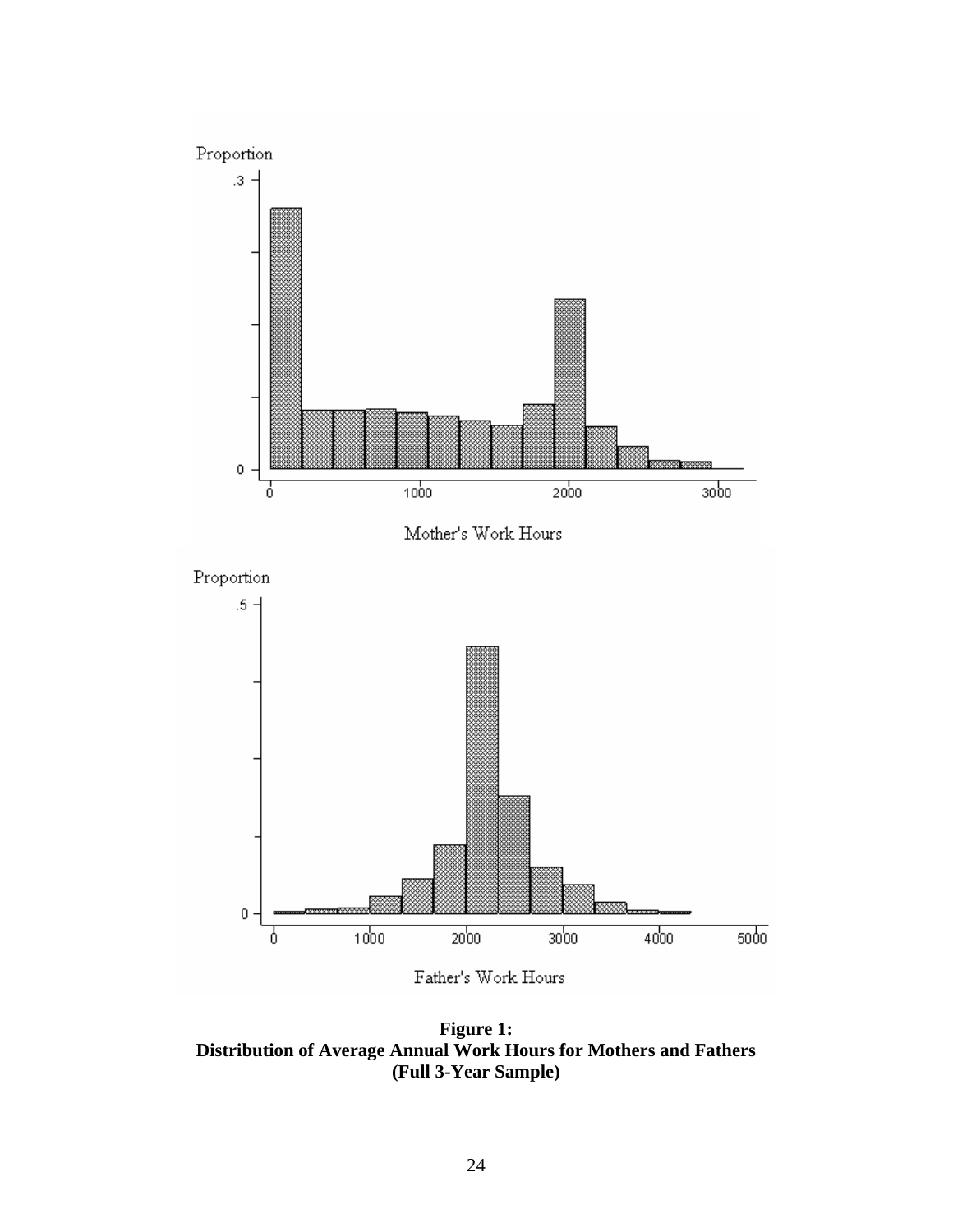





Participation Rate: Women



Average Annual Work Hours: Men

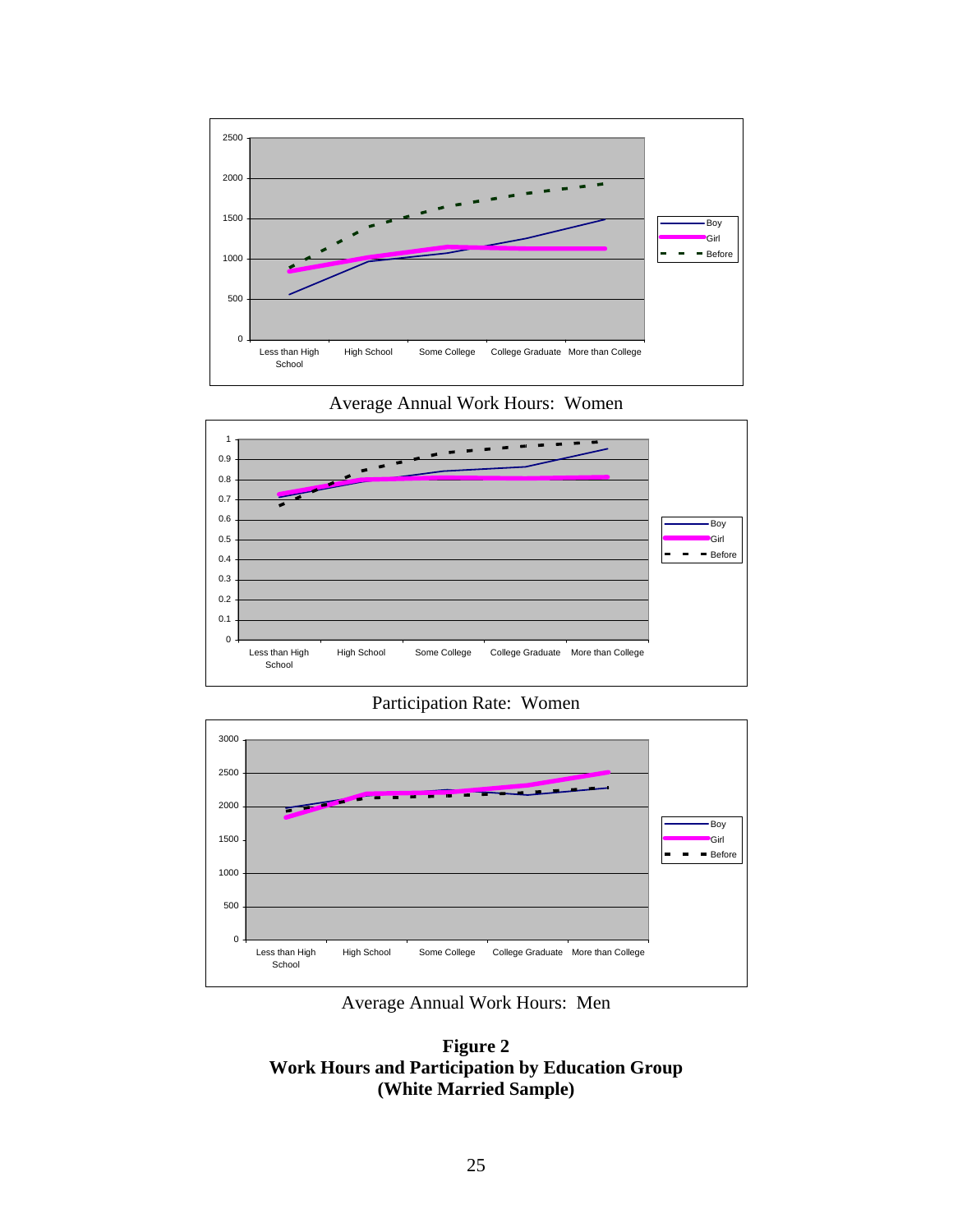|                                  |                    |                          | <b>White Married</b>     |  |
|----------------------------------|--------------------|--------------------------|--------------------------|--|
|                                  | <b>Full Sample</b> | <b>White Married</b>     | (3 years post-           |  |
|                                  |                    |                          | birth)                   |  |
| <b>Baby Boy</b>                  | 0.51               | 0.51                     | 0.51                     |  |
| <b>Black</b>                     | .11                |                          |                          |  |
| Hispanic                         | .13                | $\overline{\phantom{a}}$ | $\overline{\phantom{a}}$ |  |
| Mother less than high school     | 0.12               | 0.09                     | 0.07                     |  |
| Mother high school               | 0.38               | 0.41                     | 0.40                     |  |
| Mother some college              | 0.23               | 0.19                     | 0.20                     |  |
| Mother college                   | 0.19               | 0.22                     | 0.23                     |  |
| Mother more than college         | 0.09               | 0.10                     | 0.11                     |  |
| Father less than high school     | 0.10               | 0.09                     | 0.08                     |  |
| Father high school               | 0.39               | 0.39                     | 0.38                     |  |
| Father some college              | 0.23               | 0.21                     | 0.20                     |  |
| Father college                   | 0.19               | 0.20                     | 0.21                     |  |
| Father more than college         | 0.10               | 0.11                     | 0.12                     |  |
| Mother's work hours $(1st yr)$   | 1052.75            | 995.23                   | 1020.34                  |  |
| Mother's work hours (3-yr avg)   | 1093.31            | 1036.63                  | 1051.33                  |  |
| Father's work hours $(1st yr)$   | 2170.62            | 2203.29                  | 2200.60                  |  |
|                                  | $(1370$ obs)       | $(978$ obs)              | $(888$ obs)              |  |
| Father's work hours (3-yr avg)   | 2194.31            | 2218.90                  | 2221.26                  |  |
|                                  | $(1609$ obs)       | $(1124$ obs)             | $(1008$ obs)             |  |
| Mother's prebirth wage (1996 \$) | \$10.79            | \$11.22                  | \$11.34                  |  |
|                                  | (8.89)             | (9.11)                   | (9.29)                   |  |
| Missing wage                     | 0.24               | 0.22                     | 0.19                     |  |
| Father's prebirth wage           | \$15.60            | \$16.28                  | \$16.31                  |  |
| $(1996 \text{ } $)$              | (12.79)            | (13.54)                  | (13.59)                  |  |
| Missing wage                     | 0.33               | 0.22                     | 0.23                     |  |
| Mother's age at first birth      | 26.63              | 26.84                    | 27.01                    |  |
| Mother's family background       |                    |                          |                          |  |
| <u>(measured at age 14)</u>      |                    |                          |                          |  |
| Lived with both parents          | 0.76               | 0.81                     | 0.82                     |  |
| Number of siblings               | 3.39               | 3.03                     | 3.01                     |  |
| Adult female in hh worked        | 0.55               | 0.53                     | 0.53                     |  |
| Father's education               | 11.68              | 12.30                    | 12.41                    |  |
| Mother's education               | 11.49              | 12.10                    | 12.17                    |  |
| <b>Number of observations</b>    | 1750               | 1172                     | 1033                     |  |

#### **Table 1: Variable Means (and Standard Deviations) NLSY79 Women with Husbands Present the Year before Birth of First Child**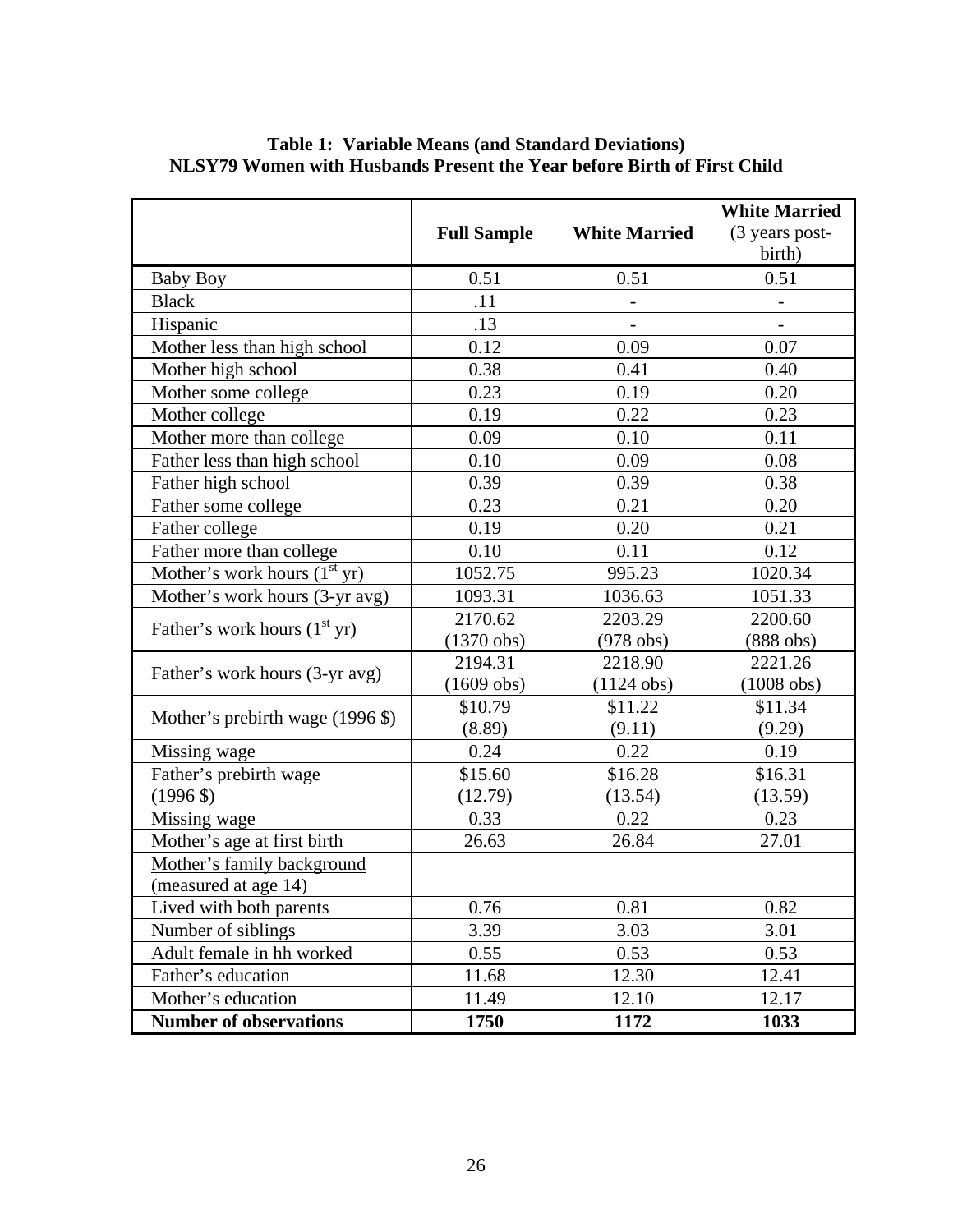|                                  | <b>Mother's Hours</b> |                       |                       |                     | <b>Father's Hours</b> |                       |
|----------------------------------|-----------------------|-----------------------|-----------------------|---------------------|-----------------------|-----------------------|
| <b>Boy</b>                       | $-37.63$<br>(41.30)   |                       |                       | $-63.34$<br>(29.22) |                       |                       |
| Boy*Mother's race/<br>ethnicity  |                       |                       |                       |                     |                       |                       |
| <b>Black</b>                     |                       | $-175.89$<br>(118.09) |                       |                     | 106.02<br>(109.61)    |                       |
| Hispanic                         |                       | $-32.03$<br>(111.70)  |                       |                     | $-73.94$<br>(83.02)   |                       |
| Non-black, non-<br>Hispanic      |                       | $-28.69$<br>(47.49)   |                       |                     | $-82.49$<br>(33.54)   |                       |
| Boy*Mother's<br>education        |                       |                       |                       |                     |                       |                       |
| Less than high<br>school         |                       |                       | $-190.31$<br>(108.77) |                     |                       | $-118.99$<br>(103.59) |
| High school                      |                       |                       | $-77.07$<br>(65.76)   |                     |                       | 11.12<br>(48.57)      |
| Some college                     |                       |                       | $-141.59$<br>(85.08)  |                     |                       | $-34.53$<br>(58.08)   |
| College                          |                       |                       | 88.96<br>(97.56)      |                     |                       | $-95.81$<br>(58.07)   |
| More than college                |                       |                       | 285.92<br>(139.63)    |                     |                       | $-216.07$<br>(101.17) |
| <b>Number of</b><br>observations | 1750                  | 1733                  | 1729                  | 1426                | 1414                  | 1408                  |

#### **Table 2: Effects of First-born Son on Parent's Work Hours (average hours in first 3 years after birth) – Full Sample**

*Note*: Standard errors in parentheses. Constant in first regression and coefficients on race and education dummies not reported.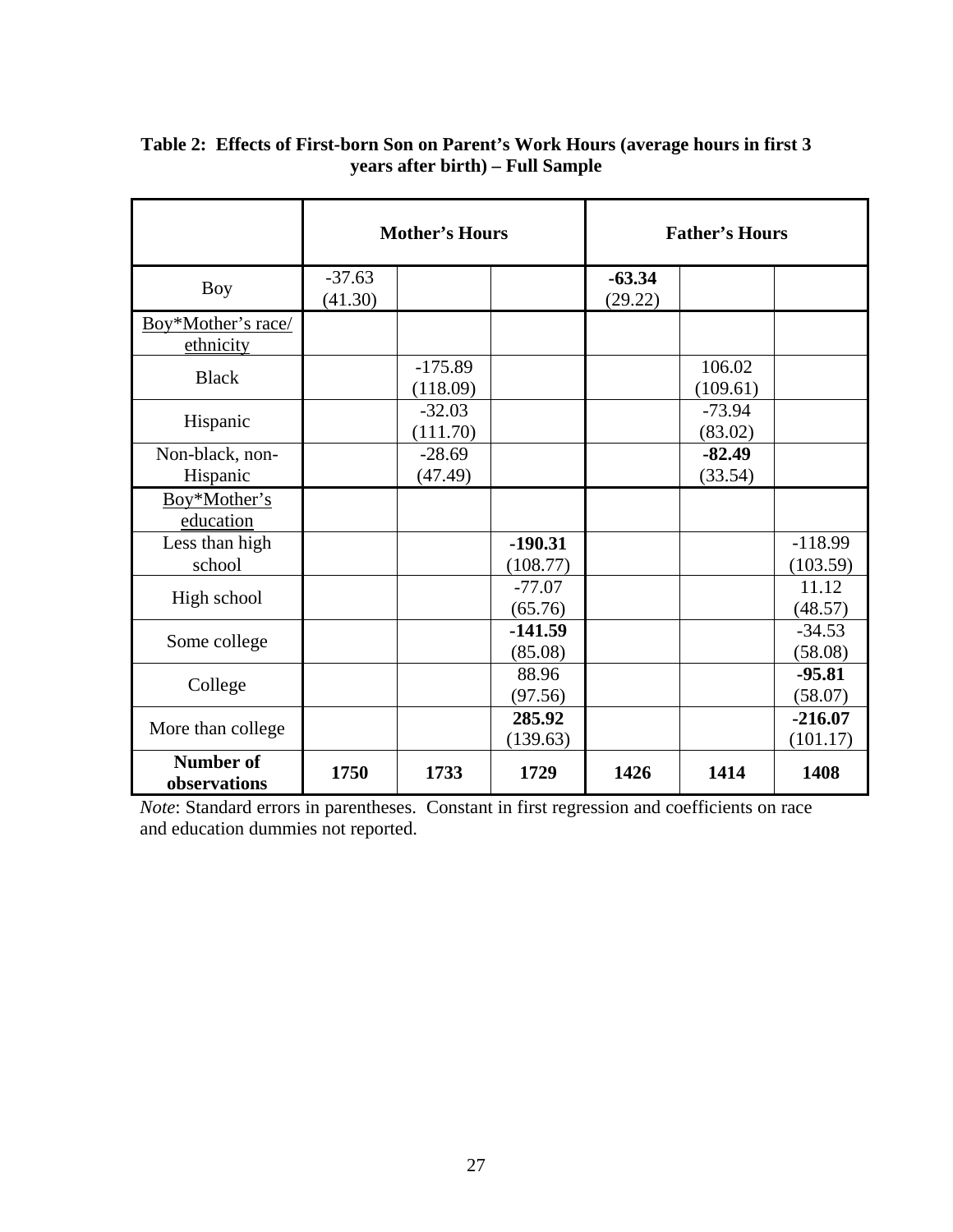|                           |              | <b>Mother's Hours</b> |           | <b>Father's Hours</b> |           |           |  |
|---------------------------|--------------|-----------------------|-----------|-----------------------|-----------|-----------|--|
| Boy*Mother's<br>education | <b>Black</b> | Hispanic              | White     | <b>Black</b>          | Hispanic  | White     |  |
| Less than high            | 287.89       | 70.23                 | $-315.98$ |                       | $-514.83$ | 46.04     |  |
| school                    | (664.51)     | (228.86)              | (126.05)  |                       | (207.32)  | (117.54)  |  |
|                           | 157.71       | 58.20                 | $-117.71$ | $-87.53$              | 127.72    | 7.50      |  |
| High school               | (226.87)     | (194.48)              | (73.00)   | (180.33)              | (129.25)  | (54.76)   |  |
|                           | $-475.04$    | $-68.56$              | $-59.58$  | 182.58                | $-29.12$  | $-100.46$ |  |
| Some college              | (195.71)     | (194.05)              | (107.83)  | (114.09)              | (110.67)  | (77.26)   |  |
|                           | $-129.61$    | 3.77                  | 135.77    | 48.25                 | $-28.76$  | $-121.16$ |  |
| College                   | (232.00)     | (346.24)              | (108.60)  | (195.96)              | (233.62)  | (63.31)   |  |
|                           | $-76.19$     | 934.79                | 270.85    | 590.43                | 179.73    | $-351.33$ |  |
| More than college         | (319.02)     | (434.50)              | (155.99)  | (672.06)              | (305.86)  | (93.16)   |  |
| Number of<br>observations | 194          | 234                   | 1304      | 138                   | 186       | 1086      |  |

#### **Table 3: Effects of First-born Son on Parent's Work Hours by Education and Race/Ethnicity (average annual hours in first 3 years after birth)**

*Note*: Coefficients on education dummies not reported.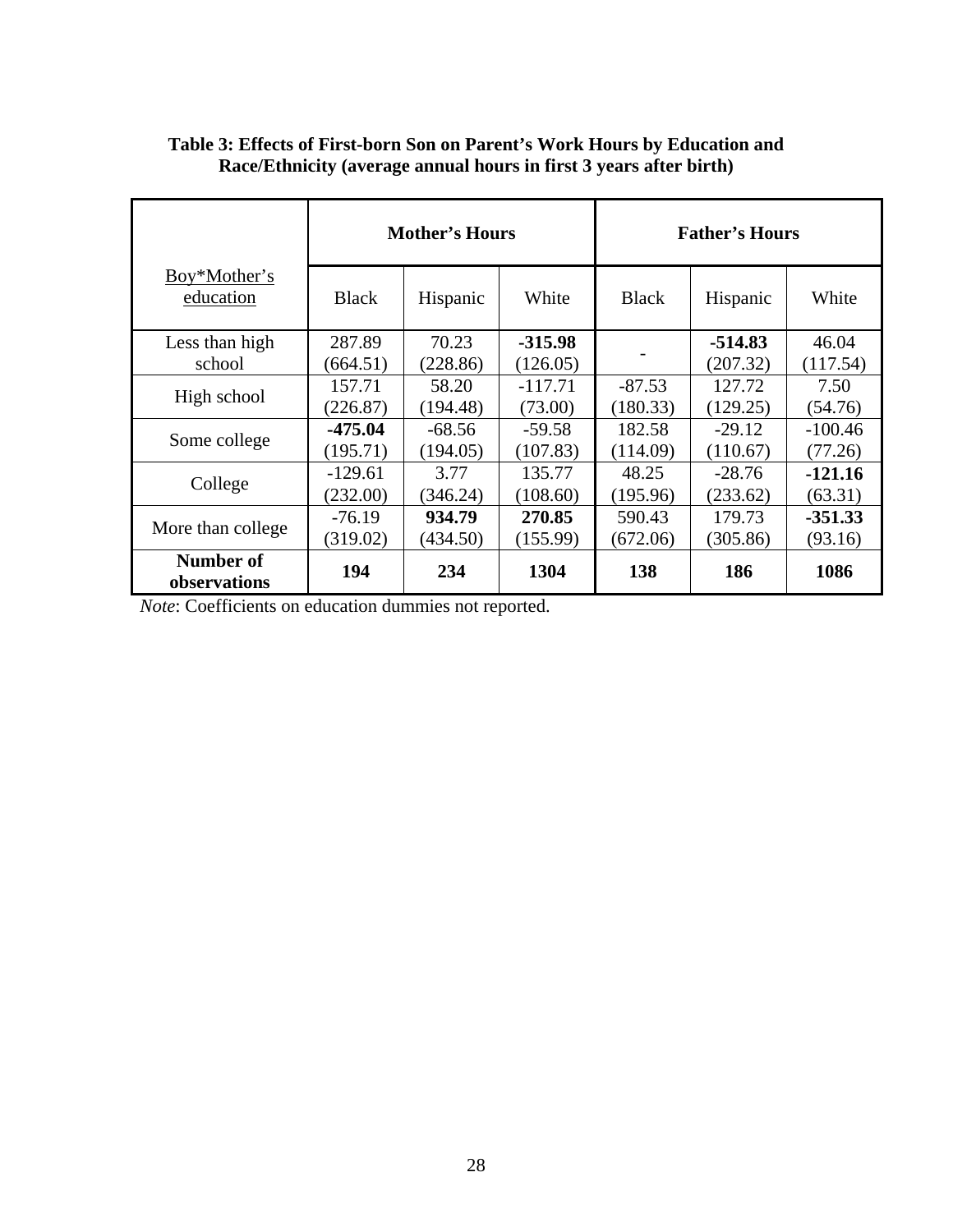|                                  | <b>Mother's Hours</b> |                    |           | <b>Father's Hours</b> |           |                      |           |                 |
|----------------------------------|-----------------------|--------------------|-----------|-----------------------|-----------|----------------------|-----------|-----------------|
| Boy*Mother's<br>education        |                       |                    |           |                       |           |                      |           |                 |
| Less than high                   | $-469.45$             |                    | $-374.17$ | $-300.60$             | 41.09     |                      | 30.25     | 27.90           |
| school                           | (146.98)              |                    | (136.90)  | (140.82)              | (121.40)  |                      | (122.56)  | (125.28)        |
| High school                      | $-46.76$              |                    | $-47.14$  | $-32.31$              | 33.40     |                      | 31.17     | 24.64           |
|                                  | (76.92)               |                    | (73.29)   | (74.15)               | (57.58)   |                      | (57.18)   | (58.46)         |
| Some college                     | $-96.92$              |                    | $-126.64$ | $-150.59$             | $-78.60$  |                      | $-54.13$  | $-37.03$        |
|                                  | (114.90)              |                    | (105.37)  | (105.11)              | (80.84)   |                      | (80.40)   | (79.03)         |
| College                          | 170.22                |                    | 161.42    | 142.12                | $-120.25$ |                      | $-117.56$ | $-110.55$       |
|                                  | (110.80)              |                    | (103.79)  | (104.07)              | (64.61)   |                      | (64.84)   | (65.37)         |
| More than college                | 305.08                |                    | 306.99    | 287.89                | $-361.91$ |                      | $-358.19$ | $-354.75$       |
|                                  | (159.88)              |                    | (156.01)  | (154.30)              | (94.86)   |                      | (95.81)   | (93.98)         |
| Boy*Father's<br>education        |                       |                    |           |                       |           |                      |           |                 |
| Less than high                   |                       | $-195.13$          |           |                       |           | 119.64               |           |                 |
| school                           |                       | (169.91)           |           |                       |           | (142.32)             |           |                 |
|                                  |                       | $-51.74$           |           |                       |           | 77.27                |           |                 |
| High school                      |                       | (115.20)           |           |                       |           | (68.22)              |           |                 |
|                                  |                       | $-74.00$           |           |                       |           | $-50.60$             |           |                 |
| Some college                     |                       | (80.06)            |           |                       |           | (57.89)              |           |                 |
| College                          |                       | $-15.50$           |           |                       |           | $-164.53$            |           |                 |
|                                  |                       | (114.06)           |           |                       |           | (67.99)              |           |                 |
| More than college                |                       | 294.15<br>(152.24) |           |                       |           | $-381.76$<br>(95.87) |           |                 |
| Mother's prebirth                |                       |                    | 244.99    | 242.60                |           |                      | $-47.28$  | $-49.30$        |
| Wage                             |                       |                    | (49.90)   | (50.57)               |           |                      | (36.15)   | (36.34)         |
| Father's prebirth                |                       |                    | $-337.28$ | $-322.31$             |           |                      | 92.27     | 86.72           |
| wage                             |                       |                    | (44.92)   | (50.57)               |           |                      | (40.02)   | (40.55)         |
| Mother's age at first            |                       |                    | 30.33     | 30.53                 |           |                      | 4.75      | 5.17            |
| birth                            |                       |                    | (7.17)    | (7.26)                |           |                      | (4.77)    | (4.82)          |
| Mother's family<br>background    |                       |                    |           |                       |           |                      |           |                 |
| (measured at age 14)             |                       |                    |           |                       |           |                      |           |                 |
| Lived with both                  |                       |                    |           | $-19.64$              |           |                      |           | $-3.90$         |
| parents                          |                       |                    |           | (63.23)               |           |                      |           | (49.00)         |
|                                  |                       |                    |           | $-0.89$               |           |                      |           | 0.24            |
| Number of siblings               |                       |                    |           | (11.94)               |           |                      |           | (9.33)          |
| Adult female in hh               |                       |                    |           | 160.71                |           |                      |           | $-53.56$        |
| worked                           |                       |                    |           | (48.07)               |           |                      |           | (35.27)         |
| Father's education               |                       |                    |           | $-10.06$<br>(9.49)    |           |                      |           | 13.29<br>(6.05) |
|                                  |                       |                    |           | $-23.99$              |           |                      |           | 2.89            |
| Mother's education               |                       |                    |           | (12.17)               |           |                      |           | (9.28)          |
| <b>Number of</b><br>observations | 1157                  | 1135               | 1157      | 1139                  | 998       | 1000                 | 998       | 982             |

#### **Table 4: Effects of First-born Son on Parent's Work Hours (average annual hours in first 3 years after birth) – White married sample**

*Note*: Coefficients on dummies for mother's or father's education, and for missing wages or mother's parents' education not reported.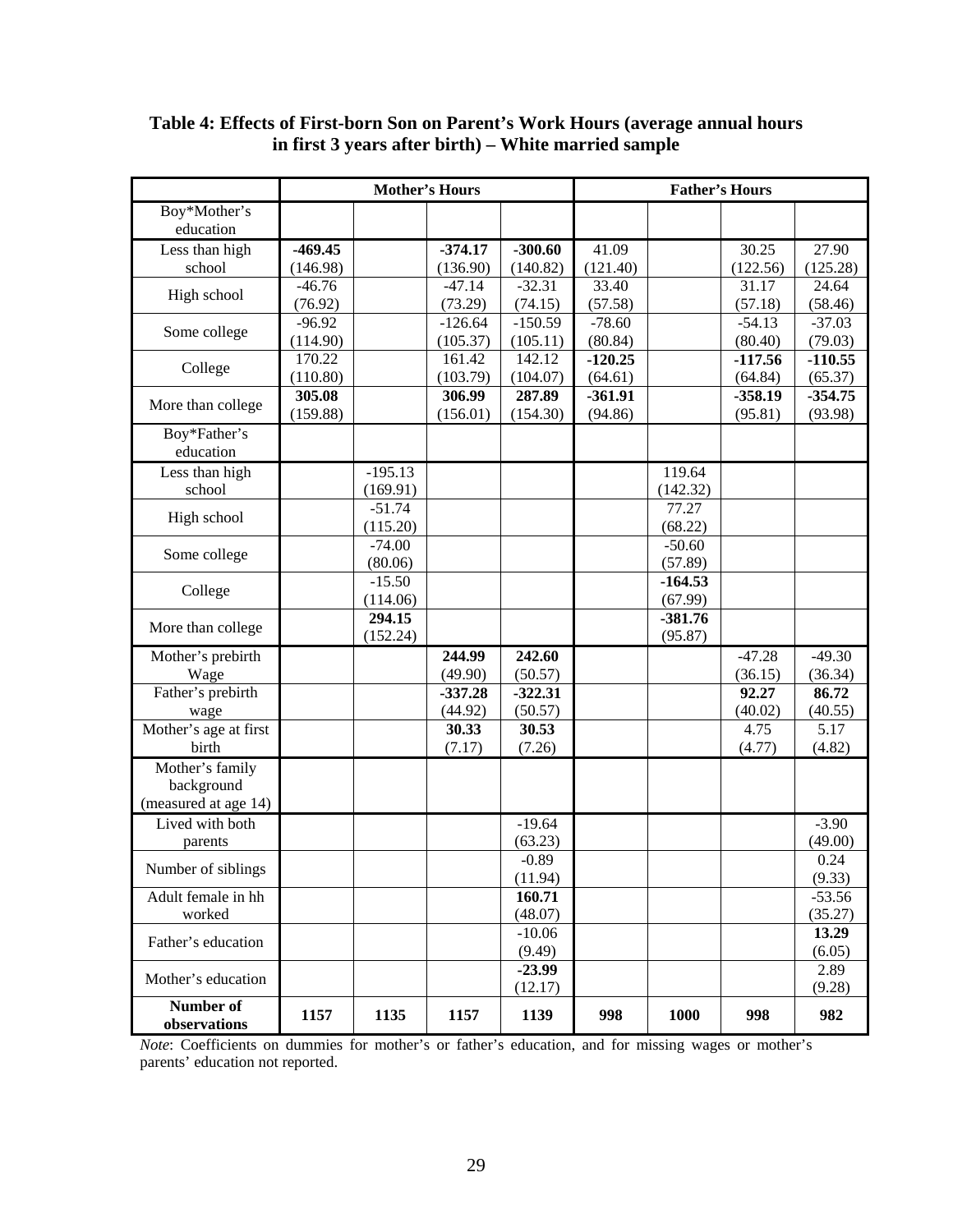|                               | <b>Separation</b> |                   | <b>Second Child</b> |                   |
|-------------------------------|-------------------|-------------------|---------------------|-------------------|
| <b>Boy</b>                    | $-0.00$<br>(0.10) |                   | 0.03<br>(0.07)      |                   |
| Boy*Mother's education        |                   |                   |                     |                   |
| Less than high school         |                   | 0.14<br>(0.27)    |                     | 0.10<br>(0.25)    |
| High school                   |                   | $-0.06$<br>(0.14) |                     | 0.04<br>(0.12)    |
| Some college                  |                   | $-0.22$<br>(0.23) |                     | 0.37<br>(0.17)    |
| College                       |                   | 0.39<br>(0.24)    |                     | $-0.25$<br>(0.16) |
| More than college             |                   | $-0.27$<br>(0.51) |                     | $-0.15$<br>(0.24) |
| <b>Number of observations</b> | 1172              | 1157              | 1161                | 1146              |

#### **Table 5: Effects of First-born Son on Parental Separation or Birth of Second Child before End of the Third Year – White Married Sample**

*Note*: Probit estimates. Constant in first equation and education dummies not reported.

#### **Table 6: Effects of First-born Son on Parent's Work Hours in Selected and Unselected Samples – White Married Sample**

| Boy*Mother's                     |           | <b>Mother's Hours</b> | <b>Father's Hours</b> |           |                    |
|----------------------------------|-----------|-----------------------|-----------------------|-----------|--------------------|
| education                        | All       | No<br>separation      | No second<br>child    | All       | No second<br>child |
| Less than high                   | $-469.45$ | $-341.86$             | $-423.06$             | 41.09     | 38.92              |
| school                           | (146.98)  | (184.83)              | (219.94)              | (121.40)  | (181.16)           |
|                                  | $-46.76$  | $-41.81$              | $-36.73$              | 33.40     | $-104.52$          |
| High school                      | (76.92)   | (82.80)               | (105.00)              | (57.58)   | (78.81)            |
| Some college                     | $-96.92$  | $-81.69$              | $-46.58$              | $-78.60$  | $-14.43$           |
|                                  | (114.90)  | (120.56)              | (167.29)              | (80.84)   | (98.81)            |
|                                  | 170.22    | 161.49                | $-166.88$             | $-120.25$ | $-33.92$           |
| College                          | (110.80)  | (115.42)              | (175.93)              | (64.61)   | (123.18)           |
| More than                        | 305.08    | 331.69                | 264.57                | $-361.91$ | $-286.94$          |
| college                          | (159.88)  | (162.88)              | (235.29)              | (94.86)   | (151.52)           |
| <b>Number of</b><br>observations | 1157      | 1019                  | 564                   | 998       | 458                |

*Note*: Coefficients on education dummies not reported.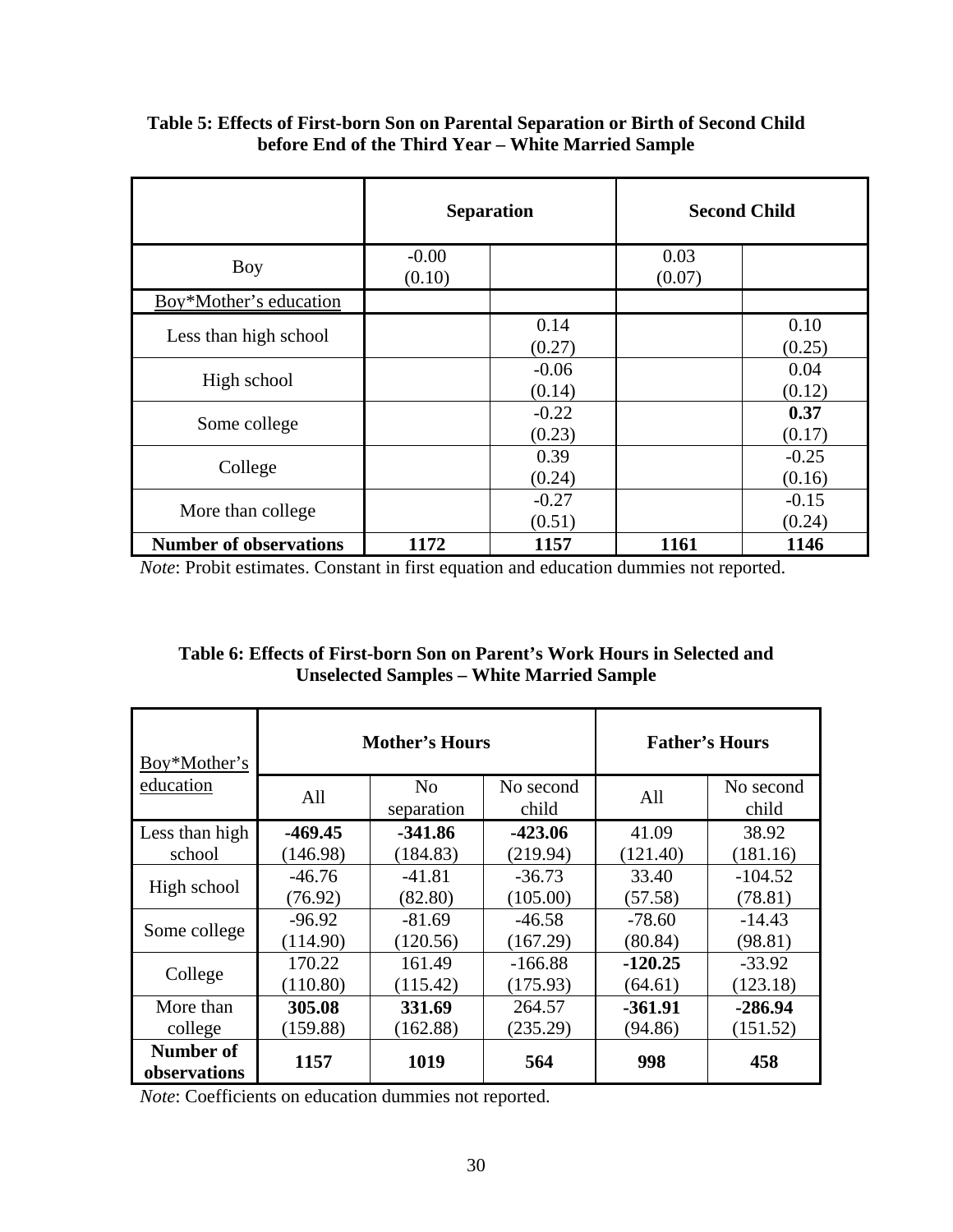|                               |                | <b>With Children</b><br><b>Under Age 18</b> |                | <b>With at Least One Child</b><br><b>Under Age 3</b> |  |  |
|-------------------------------|----------------|---------------------------------------------|----------------|------------------------------------------------------|--|--|
|                               | <b>Mothers</b> | <b>Fathers</b>                              | <b>Mothers</b> | <b>Fathers</b>                                       |  |  |
| $#$ of Boys 0-2               | 0.18           | 0.25                                        | 0.58           | 0.98                                                 |  |  |
| $#$ of Boys 3-6               | 0.25           | 0.28                                        | 0.29           | 0.38                                                 |  |  |
| # of Boys 7-17                | 0.58           | 0.62                                        | 0.21           | 0.26                                                 |  |  |
| $#$ of Girls 0-2              | 0.17           | 0.20                                        | 0.56           | 0.78                                                 |  |  |
| $#$ of Girls 3-6              | 0.25           | 0.28                                        | 0.27           | 0.37                                                 |  |  |
| $#$ of Girls 7-17             | 0.54           | 0.61                                        | 0.19           | 0.26                                                 |  |  |
| $% \leq$ -High School         | 0.32           | 0.36                                        | 0.29           | 0.37                                                 |  |  |
| % Some College                | 0.29           | 0.25                                        | 0.27           | 0.24                                                 |  |  |
| % College                     | 0.26           | 0.24                                        | 0.29           | 0.25                                                 |  |  |
| $%$ > College                 | 0.13           | 0.16                                        | 0.16           | 0.14                                                 |  |  |
| Parent's Age                  | 36.9           | 39.85                                       | 31.85          | 34.42                                                |  |  |
| <b>Number of observations</b> | 2720           | 2154                                        | 848            | 541                                                  |  |  |
| Weekday                       | 1719           | 1361                                        | 547            | 319                                                  |  |  |
| Weekend                       | 1001           | 763                                         | 301            | 222                                                  |  |  |

**Table 7: Summary Statistics for Married Parents --American Time Use Survey (ATUS)** 

*Note:* Non-black parents with < 10 children.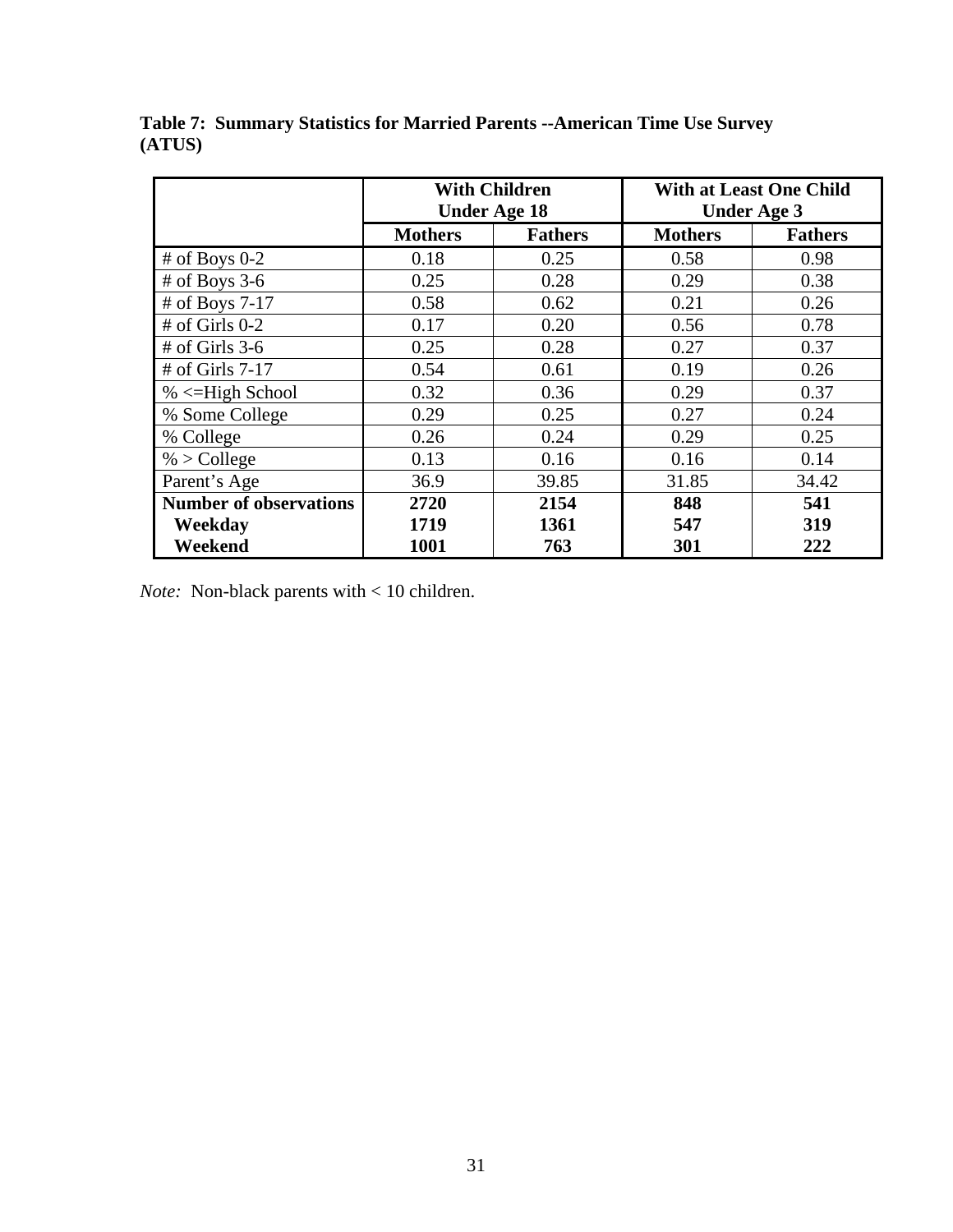|                                      | <b>High School</b> | <b>Some College</b>        | <b>College Grad</b> | <b>More than</b>    |  |  |  |
|--------------------------------------|--------------------|----------------------------|---------------------|---------------------|--|--|--|
|                                      |                    |                            |                     | <b>College Grad</b> |  |  |  |
|                                      |                    | <b>Market Work</b>         |                     |                     |  |  |  |
| Number of boys 0-2                   | $-195.06$          | $-170.85$                  | $-92.57$            | $-98.22$            |  |  |  |
| Number of girls 0-2                  | $-111.08$          | $-168.25$                  | $-118.97$           | $-157.04$           |  |  |  |
| P Value (Boy=Girl)                   | 0.27               | 0.97                       | 0.71                | 0.55                |  |  |  |
|                                      |                    | <b>Housework</b>           |                     |                     |  |  |  |
| Number of boys 0-2                   | 3.83               | 7.88                       | 3.65                | $-37.37$            |  |  |  |
| Number of girls 0-2                  | 19.25              | 8.49                       | 9.47                | 16.53               |  |  |  |
| P Value (Boy=Girl)                   | 0.4                | 0.98                       | 0.75                | 0.04                |  |  |  |
|                                      |                    | <b>Primary Childcare</b>   |                     |                     |  |  |  |
| Number of boys 0-2                   | 89.46              | 114.67                     | 125.28              | 170.76              |  |  |  |
| Number of girls 0-2                  | 70.38              | 120.48                     | 141.92              | 123.84              |  |  |  |
| P Value (Boy=Girl)                   | 0.21               | 0.72                       | 0.27                | 0.03                |  |  |  |
|                                      |                    | <b>Secondary Childcare</b> |                     |                     |  |  |  |
| Number of boys 0-2                   | 165.31             | 171.25                     | 108.15              | 136.61              |  |  |  |
| Number of girls 0-2                  | 132.97             | 130.28                     | 140.58              | 146.41              |  |  |  |
| P Value (Boy=Girl)                   | 0.37               | 0.29                       | 0.37                | 0.85                |  |  |  |
| <b>Leisure and Socializing (OLS)</b> |                    |                            |                     |                     |  |  |  |
| Number of boys 0-2                   | $-13.51$           | $-26.87$                   | $-23.48$            | $-54.42$            |  |  |  |
| Number of girls 0-2                  | $-14.66$           | $-25.61$                   | $-36.88$            | $-65.39$            |  |  |  |
| P Value (Boy=Girl)                   | 0.95               | 0.95                       | 0.44                | 0.66                |  |  |  |

#### **Table 8a –Daily Minutes of Work and Other Activities Married Women with children under 18, ATUS**

*Note:* Tobits except for leisure. Also includes number of boys and girls age 3 to 6 and age 7 to 17 and weekend dummy.